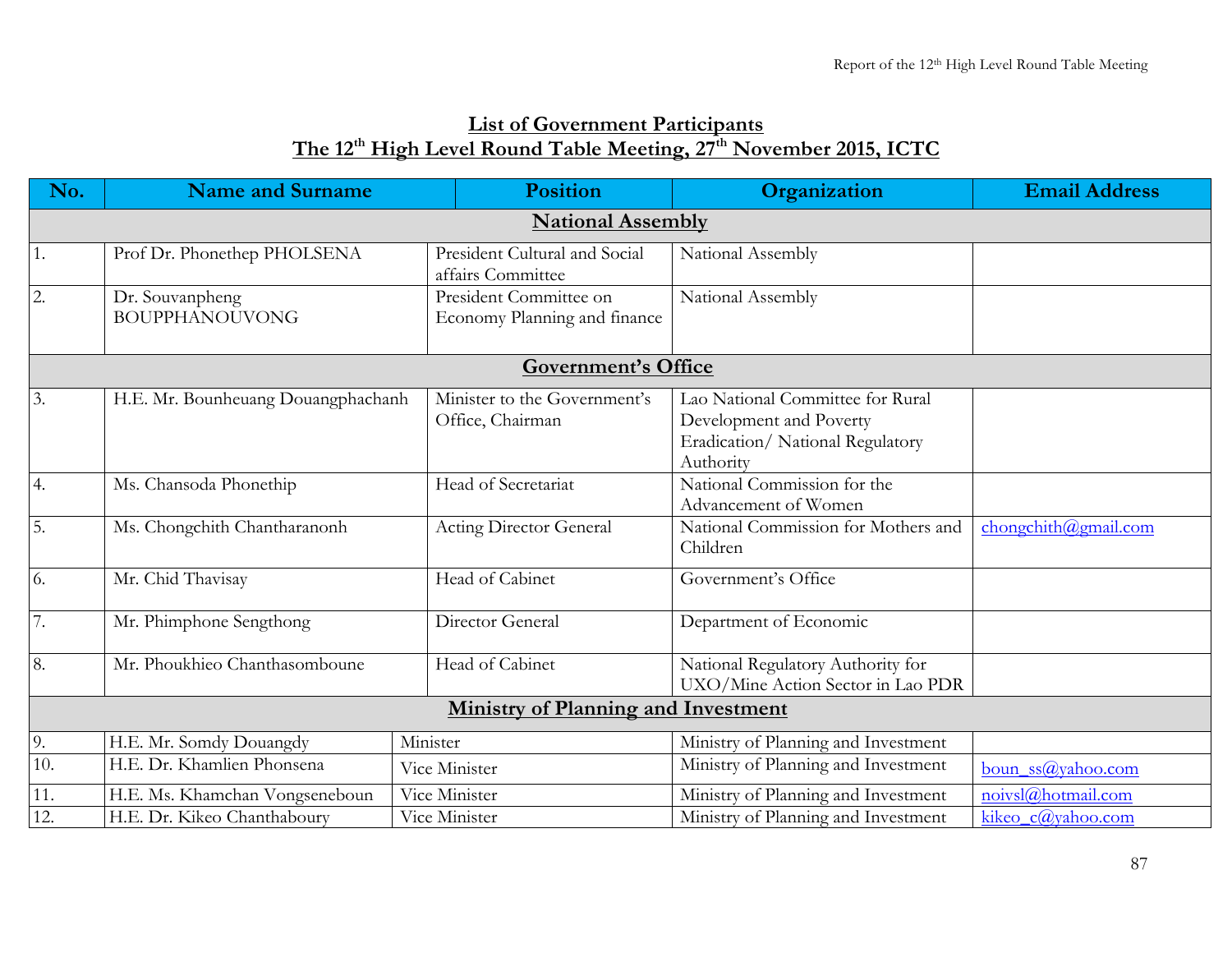| 13.               | Mrs. Thamma Phetvixay         | Chief of Cabinet                                      | Ministry of Planning and Investment        |                                                       |
|-------------------|-------------------------------|-------------------------------------------------------|--------------------------------------------|-------------------------------------------------------|
| 14.               | Mr. Fongsamouth khamvanvongsa | Deputy Chief of Cabinet                               | Ministry of Planning and Investment        |                                                       |
| $\overline{15}$ . | Mr. Phouvong Kittavong        | Deputy Chief of Cabiner                               | Ministry of Planning and Investment        |                                                       |
| 16.               | Dr. Samaychanh Boupha         | <b>Director General Center Statistics</b>             | <b>Center Statistics</b>                   |                                                       |
| 17.               | Mr. Bith Boualyvanh           | Acting Director General                               | Department of Organization and<br>Personal |                                                       |
| 18.               | Ms. Sisomboun Ounavong        | Director General                                      | Department of International<br>Cooperation |                                                       |
| 19.               | Mr. Yavang Vachoima           | Director General                                      | Department of Economics Statistics         |                                                       |
| 20.               | Mr. Manothong Vongsay         | Director General                                      | Department of Investment Promotion         | vongsaym@yahoo.com                                    |
| 21.               | Dr. Leeber Leebouapao         | Director General                                      | National Economic Research Institute       | leeberleebouapao@yahoo.co<br>$\underline{\mathbf{m}}$ |
| $\overline{22}$ . | Mr. Bounsamack Sayaseng       | Director General                                      | Department of Evaluation                   | kksengaphay@hotmail.com                               |
| 23.               | Mr. Phouvong Phimmasone       | Director General                                      | Ministry of Planning and Investment        |                                                       |
| $\overline{24}$ . | Mr. Khampheuy Keokinnaly      | Vice President Lao-Vietnam<br>Cooperation Committee   | Ministry of Planning and Investment        |                                                       |
| 25.               | Mr. Viengsavanh Vilayphone    | Director General Lao-Vietnam<br>Cooperation Committee | Ministry of Planning and Investment        |                                                       |
| 26.               | Mrs. Phonevanh Outhavong      | Deputy Director General                               | Department of Planning                     |                                                       |
| 27.               | Mr. Liengthong Souphany       | Deputy Director General                               | Department of Planning                     |                                                       |
| 28.               | Mrs. Sisavanh Didaravong      | Director of Division                                  | Department of Planning                     |                                                       |
| 29.               | Mr. Kalouna Nanthavongduangsy | Director of Division                                  | Department of Planning                     |                                                       |
| 30.               | Mr. Khamphouthone Keomany     | Secretary to Minister                                 | Ministry of Planning and Investment        |                                                       |
| $\overline{31}$ . | Mr. Soukthasome Thammavong    | Secretary to Minister                                 | Ministry of Planning and Investment        |                                                       |
| $\overline{32}$ . | Mr. Aniloud Sionekham         | Secretary to Minister                                 | Ministry of Planning and Investment        |                                                       |
| $\overline{33}$ . | Mr. Khouankham Vongkhamsao    | Officer                                               | Department of Planning                     |                                                       |
|                   |                               | <b>Ministry of Foreign Affairs</b>                    |                                            |                                                       |
| 34.               | H.E. Mr. Thongloun Sisoulith  | Deputy Prime Minister/Minister of<br>Foreign Affairs  | Ministry of Foreign Affairs                |                                                       |
| 35.               | H.E. Mr. Saleumxay Kommasith  | Vice Minister                                         | Ministry of Foreign Affairs                |                                                       |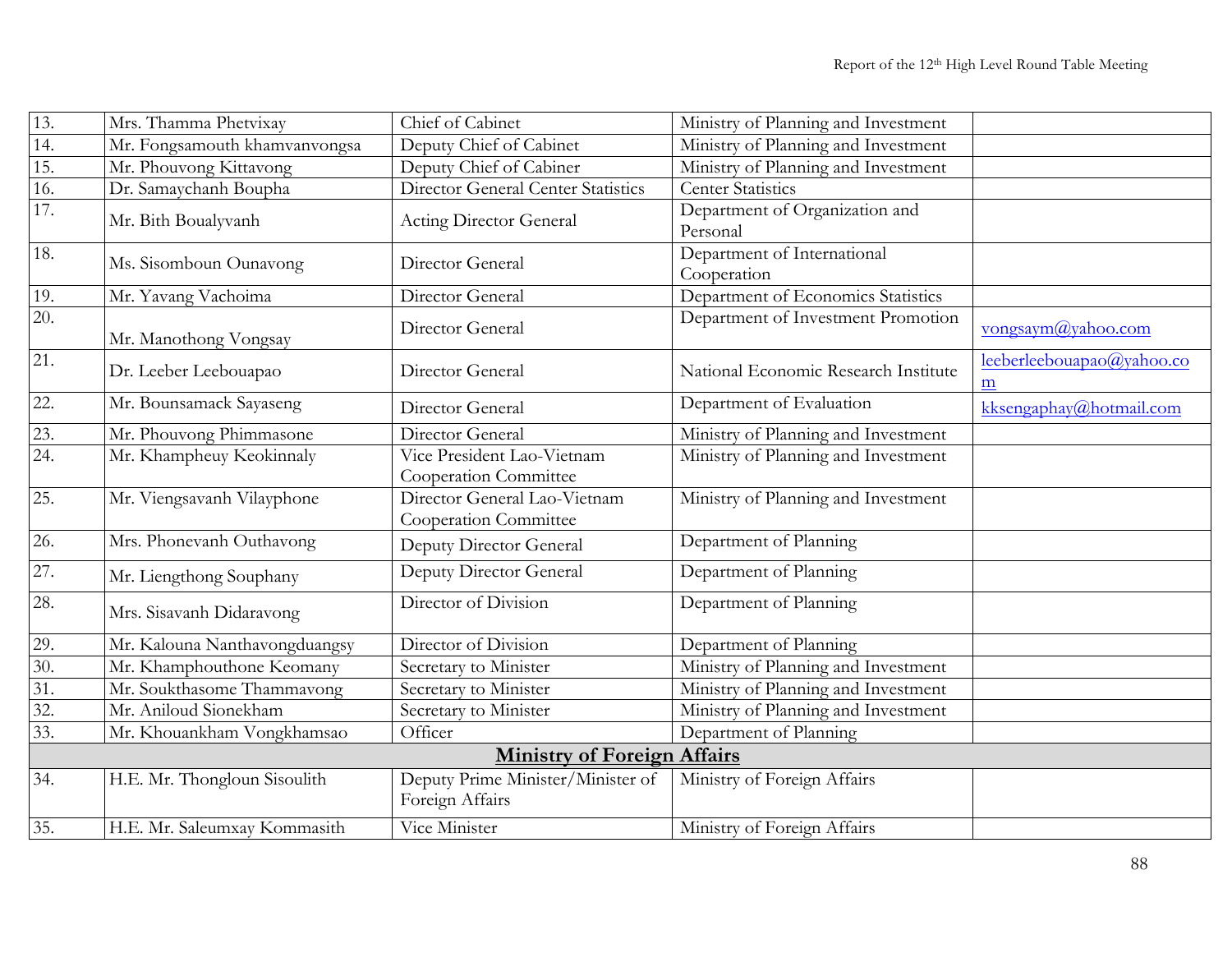| 36.             | Mr. Bounleua Phandanouvong  | <b>Permanent Secretary</b>         | Ministry of Foreign Affairs                 |                      |  |  |
|-----------------|-----------------------------|------------------------------------|---------------------------------------------|----------------------|--|--|
| 37.             | Mr. Thaviphone Sihathep     | Director General                   | Department of Asia-Pacific & Africa         |                      |  |  |
| 38.             | Mr. Khonepheng Thammvong    | <b>Acting Director General</b>     | Department of Economic                      | khone.tham@gmail.com |  |  |
| 39.             | Mr. Somlith Khantivong      | Deputy Director General            | Department of Treaties and Law              | mofa.dtl@gmail.com   |  |  |
| 40.             | Mr. Ekkaphab Phanthavong    | Deputy Director General            | Department of ASEAN                         |                      |  |  |
| 41.             | Mr. Phonthavy Boutdara      | Deputy Director General            | Department of Press                         |                      |  |  |
| 42.             | Mr. Anouparb Vongnorkeo     | Deputy Director General            | Department of International<br>Organization |                      |  |  |
| 43.             | Mr. Viengluang Boupha       | Director General                   | Ministry of Foreign Affairs                 |                      |  |  |
| 44.             | Mr. Khouanta Phalivong      | Director General                   | Department of Europe and America            |                      |  |  |
| 45.             | Mr. Daovy Vongsay           | Director of Division               | Department of International<br>Organization |                      |  |  |
| 46.             | Mr. Sisounthay Keophoxay    | Secretary to Deputy Prime Minister | Ministry of Foreign Affairs                 |                      |  |  |
| 47.             | Mr. Visasacksith Sanouphone | Secretary to Deputy Prime Minister | Ministry of Foreign Affairs                 |                      |  |  |
| 48.             | Miss. Moukdavanh Sisoulith  | Secretary to Prime Minister        | Ministry of Foreign Affairs                 |                      |  |  |
| 49.             | Mr. Soukhanxay Archkhawong  | Secretary to Vice Minister         | Ministry of Foreign Affairs                 |                      |  |  |
| 50.             | Mr. Vilatsone Visonnavong   | Director of Division               | Ministry of Foreign Affairs                 |                      |  |  |
| 51.             | Mr. Khamkhoun Pradith       | Deputy Director of Division        | Ministry of Foreign Affairs                 |                      |  |  |
| $\overline{52}$ | Ms. Somsanouk Keobounsan    | Technical Staff                    | Ministry of Foreign Affairs                 |                      |  |  |
| 53.             | Mr. Asoka Rasphone          | Deputy Director of Division        | Ministry of Foreign Affairs                 |                      |  |  |
|                 | <b>Ministry of Finance</b>  |                                    |                                             |                      |  |  |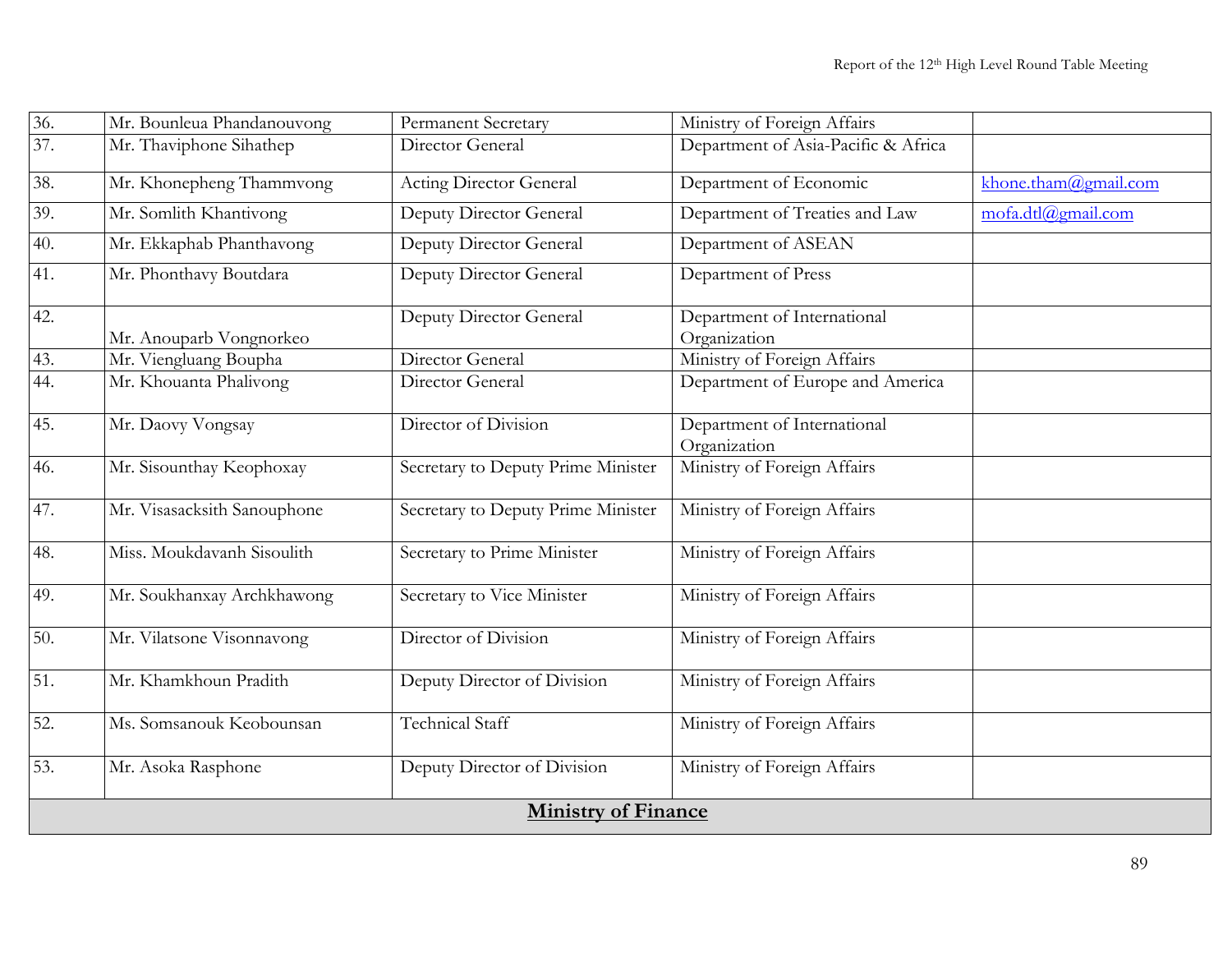| $\overline{54}$                             | Mrs. Thipphakone<br><b>CHANTHAVONGSA</b>    | Vice Minister of Finance                                       | Ministry of Finance                  |                                    |  |  |
|---------------------------------------------|---------------------------------------------|----------------------------------------------------------------|--------------------------------------|------------------------------------|--|--|
| $\overline{55}$ .                           | Mr. Sithisone THEPHASY                      | Director General of External<br><b>Finance Department</b>      | <b>External Finance Department</b>   |                                    |  |  |
| $\overline{56}$ .                           | Ms. Bouangeun OUNNALATH                     | Acting Director General                                        | Department of Fiscal Policy          | bouangeund@gmail.com               |  |  |
| 57.                                         | Dr.Bounleua<br>SINXAYVORAVONG               | Director General                                               | Department of Budget                 | fpdmof@mof.gov.la                  |  |  |
| 58.                                         | Mr.PhouthanuphetSaysombath                  | Director General                                               | Ministry of Finance                  |                                    |  |  |
| 59.                                         | Mr. Angkhansada<br><b>MOUANGKHAM</b>        | Deputy Director General                                        | Department of External Finance       | angkhansada@yahoo.com              |  |  |
| 60.                                         | Mrs. SifongOumavong                         | Director General of Division                                   | Department of Fiscal Policy          | sifong.oumavong@gmail.com          |  |  |
| <b>Ministry of Agriculture and Forestry</b> |                                             |                                                                |                                      |                                    |  |  |
| 61.                                         | H.E. Dr. Phouangparisak<br>Pravongviengkham | Vice Minister                                                  | Ministry of Agriculture and Forestry | pppravongviengkham@yahoo<br>.com   |  |  |
| 62.                                         | Mr. Xaypladeth Choulamany                   | Director General                                               | Department of Planning               | xaypladethchoulamany@yaho<br>o.com |  |  |
| 63.                                         | Mr.Sousath SAYAKOUMMANE                     | Director General                                               | Department of Forestry               |                                    |  |  |
| 64.                                         | Mr. Savanh Hanephom                         | Deputy Director of                                             | Department of Planning               |                                    |  |  |
| $\overline{65}$                             | Dr. Phommy Inthichack                       | Deputy Director                                                | Department of Planning               |                                    |  |  |
|                                             |                                             | <b>Ministry of Education and Sports</b>                        |                                      |                                    |  |  |
| 66.                                         | H.E. Mrs. Sengdeuane<br>Lachanthaboun       | Vice Minister                                                  | Ministry of Education and Sports     | sengdeuane la@hotmail.com          |  |  |
| 67.                                         | Dr. Bounpanh XAYMOUNTRY                     | Planning and Cooperation<br><b>Department Director General</b> | Department of Planning               |                                    |  |  |
| 68.                                         | Mr. Anoupheng Keovongsa                     | Acting Director of Division                                    | Department of Planning               | anoupheng.kvs@hotmail.com          |  |  |
|                                             |                                             | <b>Ministry of Health</b>                                      |                                      |                                    |  |  |
| 69.                                         | H.E. Prof. Dr. Eksavang Vongvichit          | Vice Minister                                                  | Ministry of Health                   |                                    |  |  |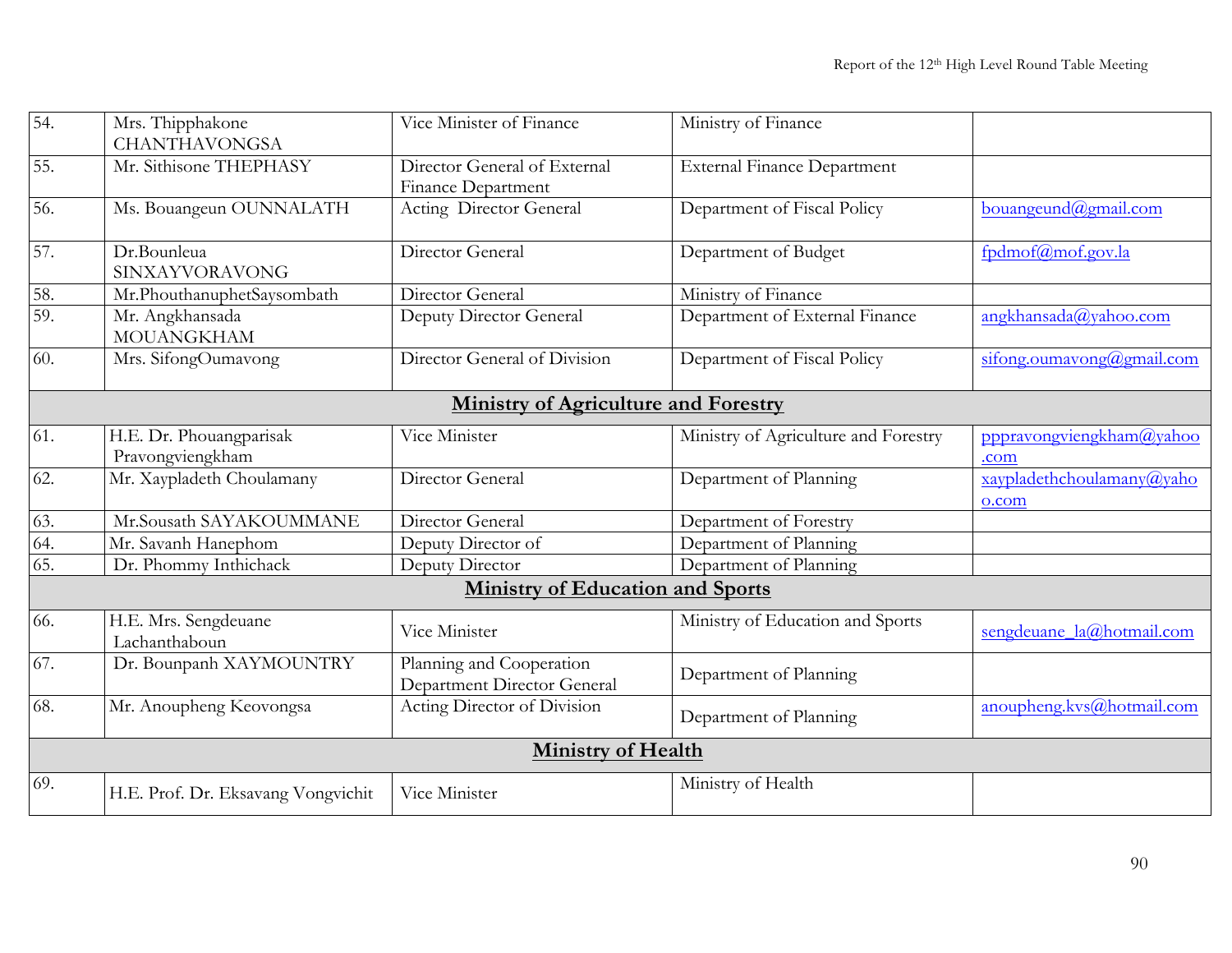| 70.               | Mr. Bounfeng Phoummalaysith                   | Deputy Chief of the cabinet                                | Ministry of Health                                      |                              |  |  |  |
|-------------------|-----------------------------------------------|------------------------------------------------------------|---------------------------------------------------------|------------------------------|--|--|--|
| 71.               | Dr. Founkham RATTANAVONG                      | Deputy Director General                                    | Department of Planning and<br>International Cooperation |                              |  |  |  |
|                   |                                               | <b>Ministry of Public Work and Transport</b>               |                                                         |                              |  |  |  |
| $\overline{72}$ . | H.E. Mr. Bounchanh Sinthavong                 | Minister                                                   | Ministry of Public Work and Transport                   | sinthavong.b@hotmail.com     |  |  |  |
| 73.               | Mr. Math Sounmala                             | Assistant-Minister                                         | Ministry of Public Work and Transport                   | $mathom{a}$ thsml@laotel.com |  |  |  |
| 74.               | Dr. Oulay Phadouangdeth                       | Director General                                           | Department of Planning                                  |                              |  |  |  |
|                   |                                               |                                                            |                                                         |                              |  |  |  |
|                   |                                               | <b>Ministry of Energy and Mines</b>                        |                                                         |                              |  |  |  |
| 75.               | H.E. Mr. Viraphonh Viravong                   | Vice Minister                                              | Ministry of Energy and Mines                            | viraphonh123@yahoo.com       |  |  |  |
| 76.               | Dr. Bountheung<br>Phengthavongsa              | Chief of the Cabinet                                       | Ministry of Energy and Mines                            |                              |  |  |  |
|                   | <b>Ministry of Home Affairs</b>               |                                                            |                                                         |                              |  |  |  |
| 77.               | Mr. Khammoune<br><b>VIPHONGXAY</b>            | Vice Minister of Home Affairs, Ministry<br>of Home Affairs | Ministry of Home Affairs                                |                              |  |  |  |
| 78.               | Mr. Nisith Keopanya                           | Director General                                           | Department of Planning                                  | nisth.keopanya@moha.gov.la   |  |  |  |
| 79.               | Mrs. Vilaythone<br>SOUNTHONE<br>XAYMONGKHOUNH | Deputy Director General                                    | Department of Planning                                  | benvongpadith@gmail.com      |  |  |  |
|                   | <b>Ministry of Justice</b>                    |                                                            |                                                         |                              |  |  |  |
| 80.               | H.E. Dr. Seumsouk Simphavong                  | Vice Minister                                              | Ministry of Justice                                     |                              |  |  |  |
| 81.               | Mr. Nalonglith Norasing                       | <b>Acting Director General</b>                             | Department of International<br>Cooperation              | nalonglith@hotmail.com       |  |  |  |
|                   |                                               | <b>Ministry of Labor and Social Welfare</b>                |                                                         |                              |  |  |  |
| 82.               | H.E. Dr. Khampheng                            | Minister                                                   | Ministry of Labor and Social Welfare                    |                              |  |  |  |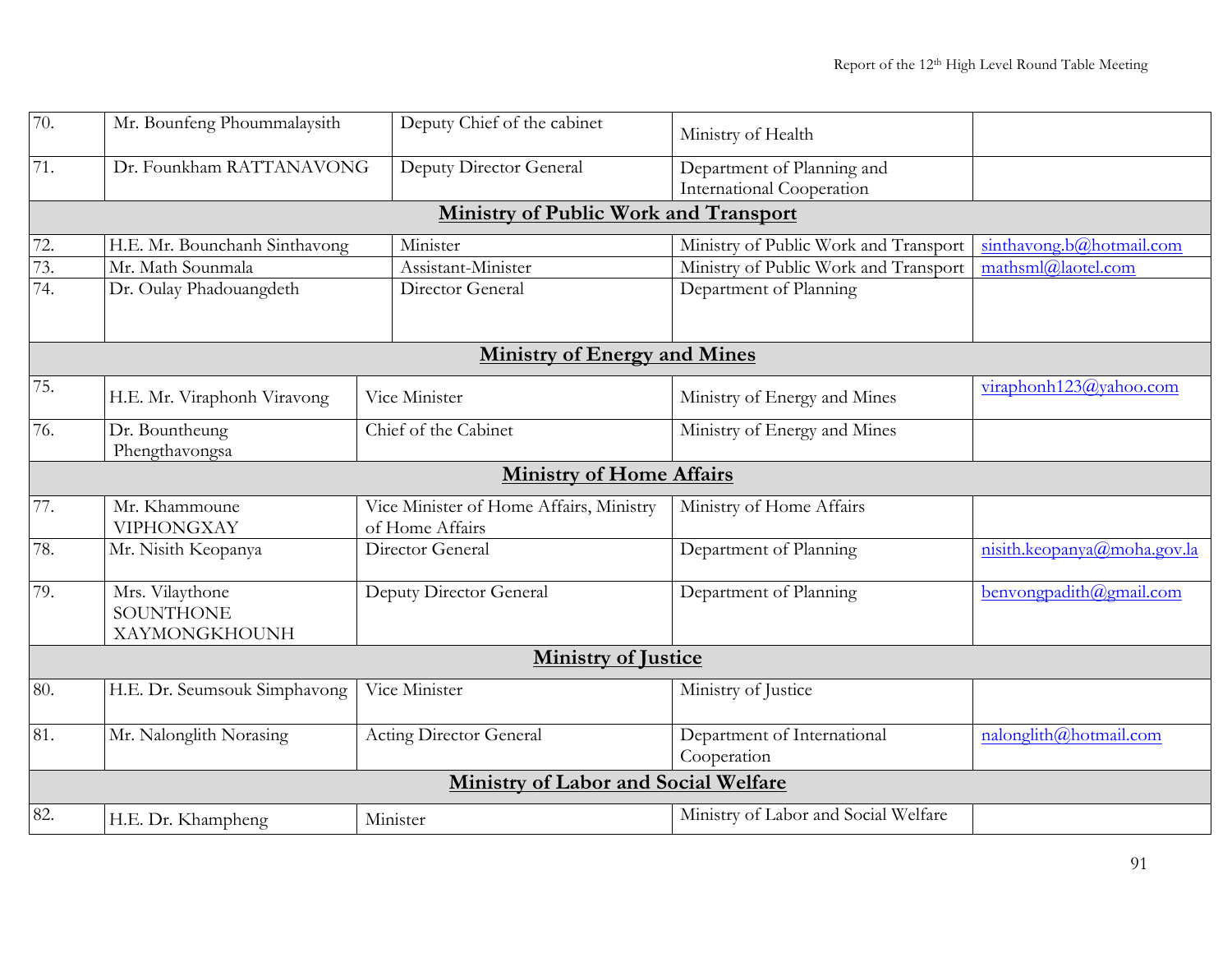|                                               | Saysompheng                                          |                                          |                                                  |                               |  |  |  |
|-----------------------------------------------|------------------------------------------------------|------------------------------------------|--------------------------------------------------|-------------------------------|--|--|--|
| 83.                                           | Mr. Leepao Yang                                      | Director General                         | Ministry of Labor and Social Welfare             |                               |  |  |  |
|                                               | <b>Ministry of Natural Resources and Environment</b> |                                          |                                                  |                               |  |  |  |
| 84.                                           | H.E. Sommad PHOLSENA                                 | Minister                                 | Ministry of Natural Resources and<br>Environment | Bounkham_v@yahoo.com          |  |  |  |
| 85.                                           | H.E. Mrs. Bounkham<br><b>VORACHIT</b>                | Vice Minister                            | Ministry of Natural Resources and<br>Environment |                               |  |  |  |
| 86.                                           | Dr. Leevameng Bouapao                                | Secretary to Minister                    | Ministry of Natural Resources and<br>Environment |                               |  |  |  |
| 87.                                           | Dr. Saynakone INTHAVONG                              | Director General                         | Ministry of Natural Resources and<br>Environment | saynakhone@gmail.com          |  |  |  |
| 88.                                           | Mr. Vilana Sonenasin                                 | Head of Division                         | Ministry of Natural Resources and<br>Environment | virana.sonnasinh@yahoo.com    |  |  |  |
|                                               |                                                      | <b>Ministry of Industry and Commerce</b> |                                                  |                               |  |  |  |
| 89.                                           | H.E. Mrs. Khemmani Pholsena                          | Minister                                 | Ministry of Industry and Commerce                |                               |  |  |  |
| 90.                                           | Mr. Phouvieng Phongsa                                | Deputy Director General                  |                                                  |                               |  |  |  |
| 91.                                           | Mr. Sengphanomchone<br>Inthasane                     | Director of Division                     | Department of Planning and<br>Cooperation        |                               |  |  |  |
| Ministry of Information, Cultural and Travel  |                                                      |                                          |                                                  |                               |  |  |  |
| 92.                                           | Phengchanh                                           | Director General                         |                                                  | Phengmuang.pc@hotmail.co<br>m |  |  |  |
| <b>Bank of Lao PDR</b>                        |                                                      |                                          |                                                  |                               |  |  |  |
| 93.                                           | H.E. Mrs. Vathana DALALOY                            | Vice President                           | <b>Bank of Lao PDR</b>                           | dvathana@yahoo.com            |  |  |  |
| 94.                                           | Mrs. Khoundy<br><b>CHANTHACHACK</b>                  | Deputy Director General                  | <b>Bank of Lao PDR</b>                           | khoundy@gmail.com             |  |  |  |
| Lao National Chamber of Commerce and Industry |                                                      |                                          |                                                  |                               |  |  |  |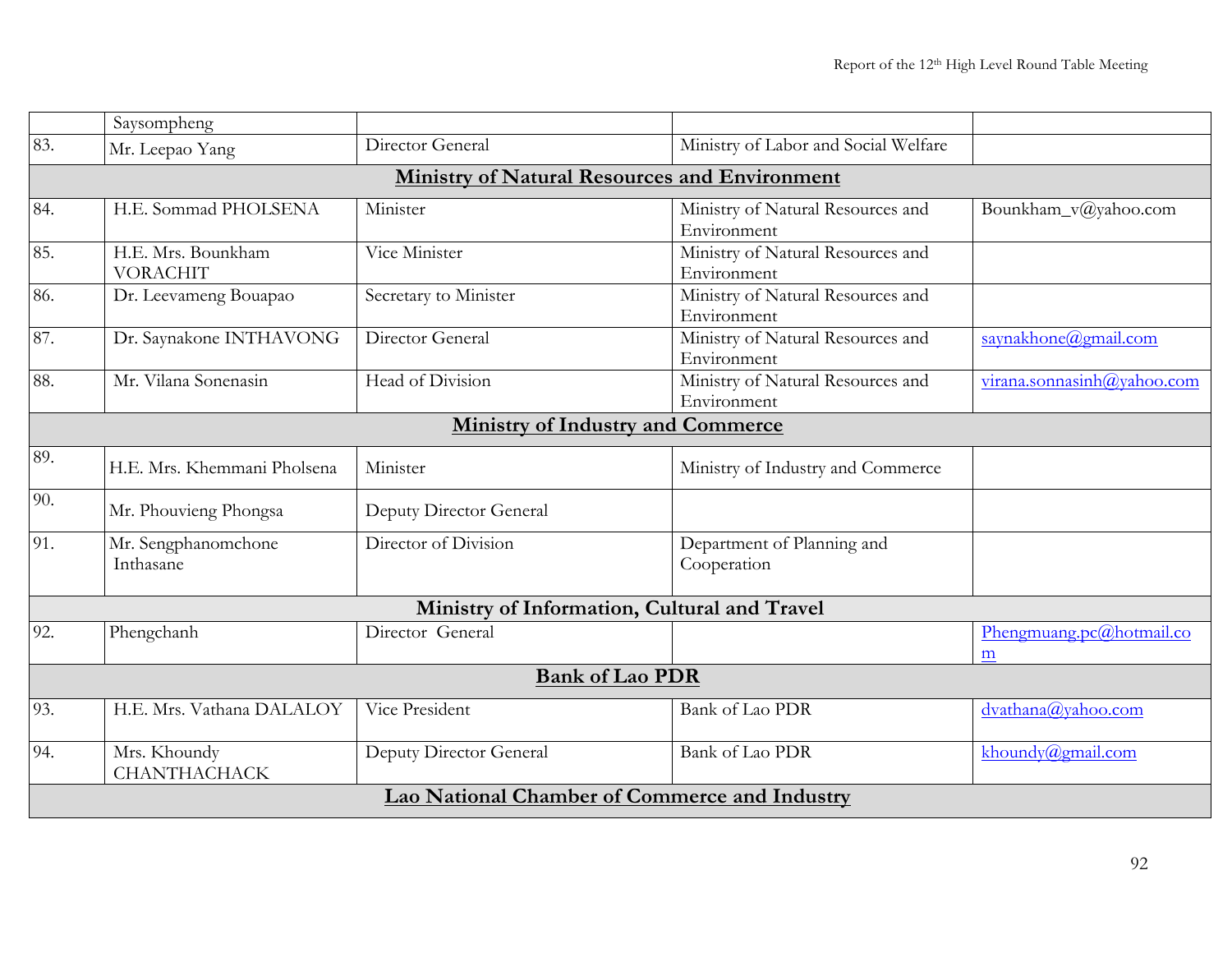| 95.  | H.E. Mr. Sisavath Thiravong                                                 | President |                                            |                   | Lao National Chamber of Commerce<br>and Industry/Electric du Laos | sisavath_th@yahoo.com   |
|------|-----------------------------------------------------------------------------|-----------|--------------------------------------------|-------------------|-------------------------------------------------------------------|-------------------------|
|      |                                                                             |           |                                            |                   |                                                                   |                         |
| 96.  | Ms. Sengdavone Bangornsadeth                                                |           | Deputy Secretary General                   |                   | Lao National Chamber of Commerce                                  | sengdaourvone@gmail.com |
|      |                                                                             |           |                                            |                   | and Industry                                                      |                         |
| 97.  | Mr. Kitsana Vongsay                                                         |           | Managing Director                          |                   | Lao Brewery                                                       | kissana.v@beerlao.la    |
|      |                                                                             |           |                                            | Lao Women's Union |                                                                   |                         |
| 98.  | Mrs. Inlavanh KEOBOUNPHANH                                                  |           | President Lao Women's Union                |                   | Lao Women's Union                                                 | vmsecretary@hotmail.com |
| 99.  | Ms. Douangsamone Dalavong                                                   |           | Deputy Director of the Cabinet             |                   | Lao Women's Union                                                 | douangsamone@yahoo.com  |
|      |                                                                             |           |                                            | Lao Youth Union   |                                                                   |                         |
|      |                                                                             |           |                                            |                   |                                                                   |                         |
| 100. | H.E. Dr. Vialyvong Bouddakham                                               |           | Secretary General                          |                   | Lao Youth Union                                                   |                         |
|      |                                                                             |           |                                            |                   |                                                                   |                         |
|      |                                                                             |           |                                            |                   |                                                                   |                         |
|      |                                                                             |           | <b>Supreme People's Court</b>              |                   |                                                                   |                         |
| 101. | Supreme People's Court<br>Vice President<br>H.E. Mr. Somboun Sonthikoummane |           |                                            |                   |                                                                   |                         |
|      |                                                                             |           | <b>Lao Front for National Construction</b> |                   |                                                                   |                         |
| 102. | H.E. Mr. Chanthavong                                                        |           | Vice President                             |                   | Lao Front for National Construction                               |                         |
|      | Senamardmontry                                                              |           |                                            |                   |                                                                   |                         |
|      | Lao National Commission for Drug Control and Super Vision                   |           |                                            |                   |                                                                   |                         |
| 103. | H.E. Mr. Kou Chansina                                                       | Chairman  |                                            |                   | Lao National Commission for Drug Control and                      |                         |
|      |                                                                             |           |                                            | Super Vision      |                                                                   |                         |
|      |                                                                             |           |                                            |                   |                                                                   |                         |
| 104. | Mr. Phoutsavath Sounmala                                                    |           | Director of Division                       |                   | Lao National Commission for Drug Control and                      | phoutsavath@hotmail.com |
|      |                                                                             |           | Super Vision                               |                   |                                                                   |                         |
|      | <b>National Committee for Rural Development and Poverty Eradication</b>     |           |                                            |                   |                                                                   |                         |
| 105. |                                                                             |           |                                            |                   | Lao National Committee for Rural Development                      |                         |
|      | Mr. Chit Thavisay                                                           |           | Director General                           |                   | and Poverty Eradication                                           | cithavisay@yahoo.com    |
|      |                                                                             |           |                                            |                   |                                                                   |                         |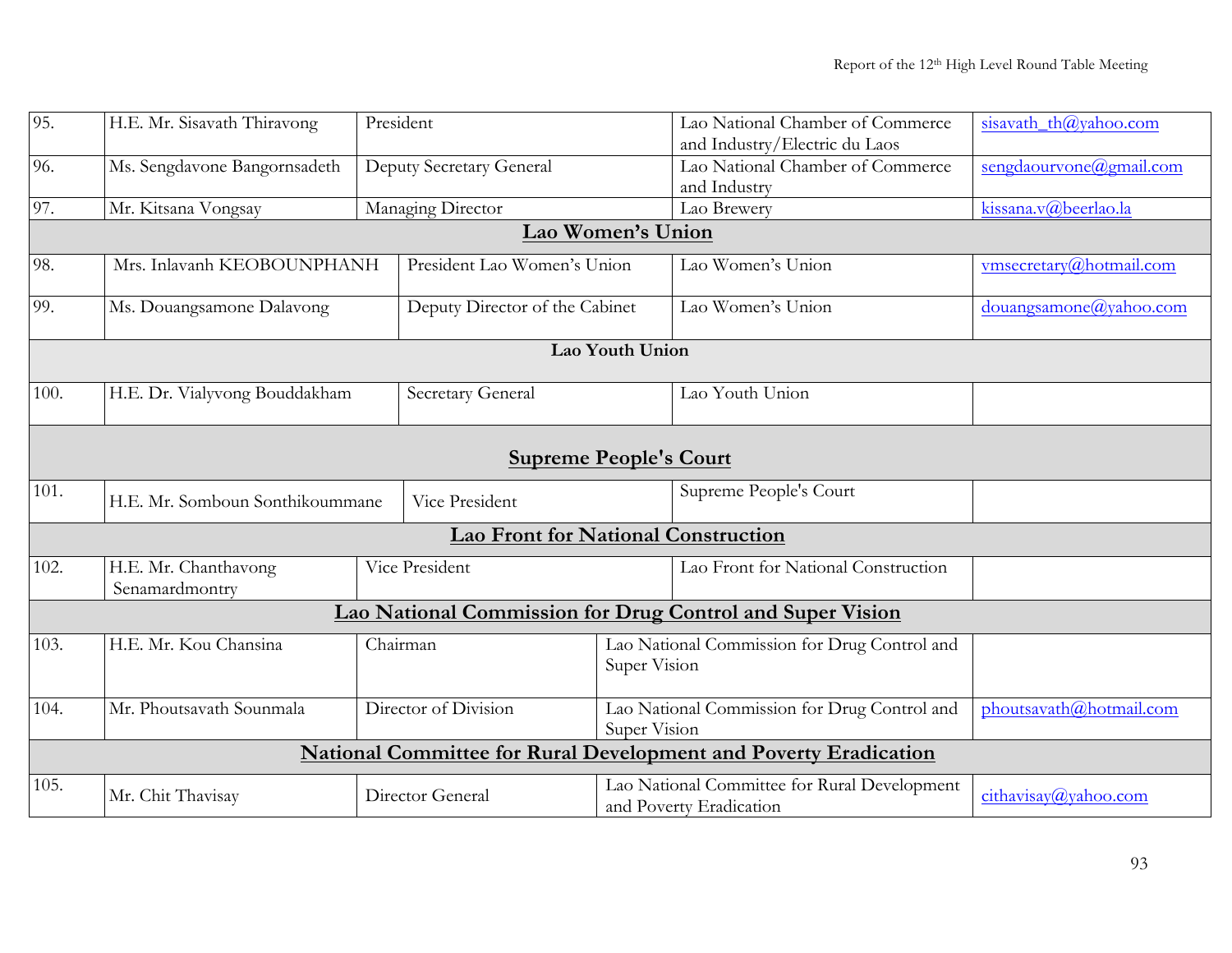|      | <b>Non-Profit Association</b>     |                                     |                                               |                                      |  |  |
|------|-----------------------------------|-------------------------------------|-----------------------------------------------|--------------------------------------|--|--|
| 106. | Ms. Phouangkham chanthavixay      | Vice President                      | Aid Children with Disability Association      | ACDALaos@gmail.com                   |  |  |
| 107. | Ms. Keomanivone Phalikhan         | President                           | Lao Association                               |                                      |  |  |
| 108. | Mr. Khanthone Phamoung            | President                           | Lao Association for Community and Environment |                                      |  |  |
| 109. | Dr. Maydom Chanthanasinh          | President                           | Lao Civil Society Organization                | maydom@gmail.com                     |  |  |
| 110. | Mr. Xayyasith Khamphasith         | President                           | Lao Association                               |                                      |  |  |
|      |                                   |                                     | <b>Private Sector</b>                         |                                      |  |  |
| 111. | Mr. Sinouk Sisombat               | President Lao Coffee<br>Association | Coffee Committee                              | sinouk@yahoo.com                     |  |  |
| 112. | Mr. Kissana Vongsay               | President of Beer lao<br>Company    | Beer Lao Company                              |                                      |  |  |
| 113. | Mrs. Sounita Paserth              | President of Lao Textile<br>Company | Lao Textile Company                           |                                      |  |  |
|      |                                   |                                     | <b>Lao Red Cross</b>                          |                                      |  |  |
| 114. | Mr. Thongphachanh<br>SONNASINH    | Vice President LaoRed Cross         | Lao Red Cross                                 | tpcese@hotmail.com                   |  |  |
|      |                                   |                                     | <b>Vientiane Capital</b>                      |                                      |  |  |
| 115. | H.E. Dr. Anouphab Tounalom        | Vice Governor                       | Department of Planning and Investment         |                                      |  |  |
| 116. | Mr. Phoukhong Bannavong           | Director of Division                | Department of Planning and Investment         |                                      |  |  |
| 117. | Mr. Sombut Chanthala              | Director of Sector                  | Department of Planning and Investment         |                                      |  |  |
|      |                                   |                                     | <b>Vientiane Province</b>                     |                                      |  |  |
| 118. | H.E. Mrs. Singkham<br>Khongsavanh | Vice Governor                       | Department of Planning and Investment         |                                      |  |  |
| 119. | Mr. Oudong Phongphaypadith        | Director of Division                | Department of Planning and Investment         | oudong pis $vt(\partial y)$ ahoo.com |  |  |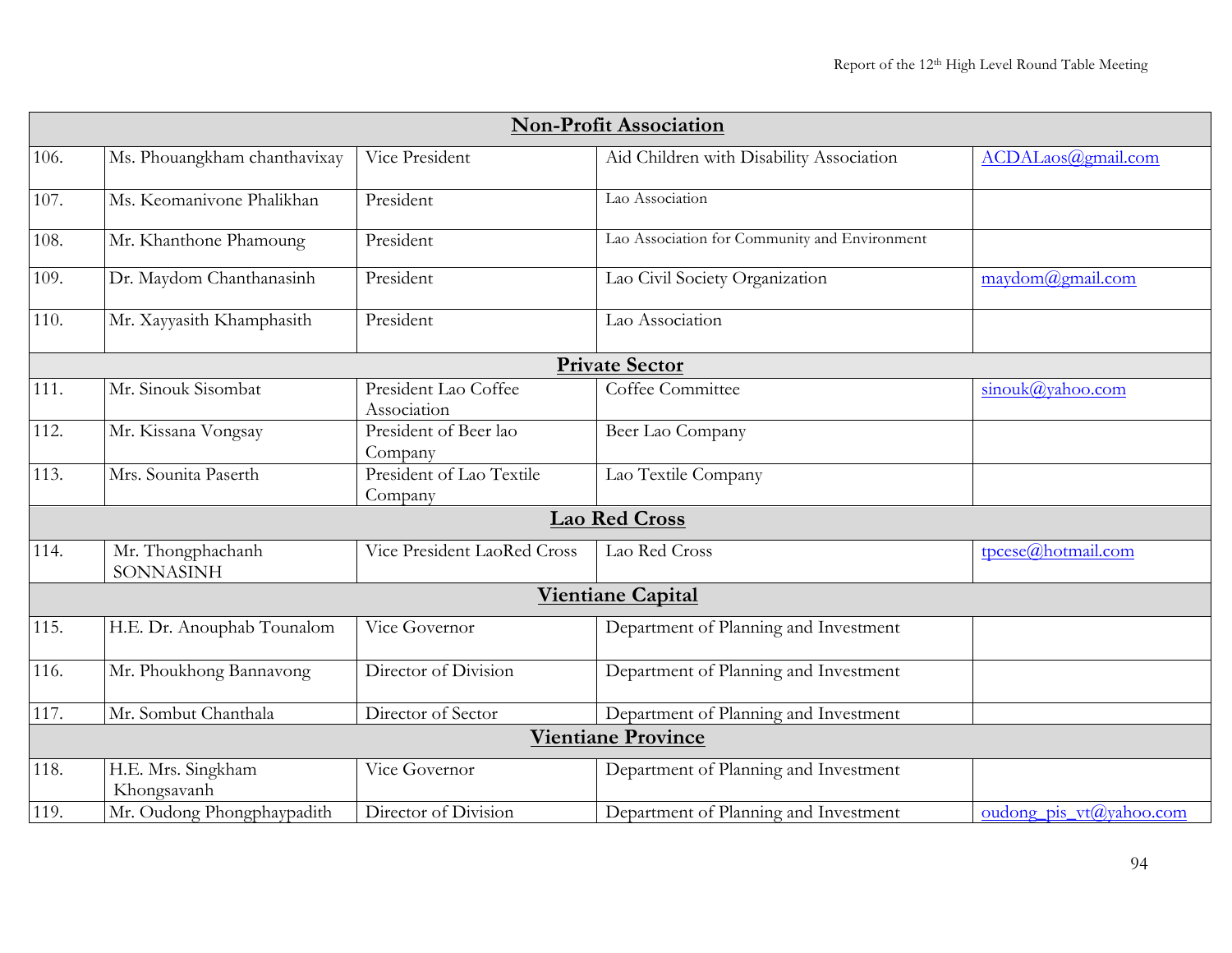| 120. | Mr. Sengsoulin Outhay           | Officer of International                                         | Department of Planning and Investment |                     |
|------|---------------------------------|------------------------------------------------------------------|---------------------------------------|---------------------|
|      |                                 | Cooperation Sector                                               |                                       |                     |
|      |                                 |                                                                  | <b>Oudomxay Province</b>              |                     |
| 121. | H.E. Khampheng Chittavong       | Vice Governor                                                    | Oudomxay Province                     |                     |
| 122. | Mr. Onkeo Ounalom               | Director of Division                                             | Department of Planning and Investment |                     |
| 123. | Mr. Ouphone Mingboubpha         | Director of Sector                                               | Department of Planning and Investment |                     |
|      |                                 |                                                                  | <b>Luangprabang Province</b>          |                     |
| 124. | H.E. Dr. Bouakhong<br>Nammavong | Vice Governor                                                    | Governor's Office                     |                     |
| 125. | Mr. Khamhoung Bounsanith        | Deputy Director of Division                                      | Department of Planning and Investment | toonvan@hotmail.com |
| 126. | Mr. Bounpheng Vilavongsa        | Deputy Director of<br><b>International Cooperation</b><br>Sector | Department of Planning and Investment |                     |
|      |                                 |                                                                  | <b>Bokeo Province</b>                 |                     |
| 127. | H.E. Mr. Khamking Eaimanihak    | Vice Governor                                                    | Governor's Office                     |                     |
| 128. | Mr. Sisouk Khounvithong         | Deputy Director of Division                                      | Department of Planning and Investment |                     |
| 129. | Mr. Lot Khodsombath             | Deputy Director of Sector                                        | Department of Planning and Investment |                     |
|      |                                 |                                                                  | <b>Houaphanh Province</b>             |                     |
| 130. | H.E. Vanhxay Phengxoumma        | Vice Governor                                                    | Houaphanh Province                    |                     |
| 131. | Mr. Phonexay Inthavong          | Director General of Divsion                                      | Houaphanh Province                    |                     |
| 132. | Mr. Kongthong Khamvongsay       | Director of Sector                                               | Houaphanh Province                    |                     |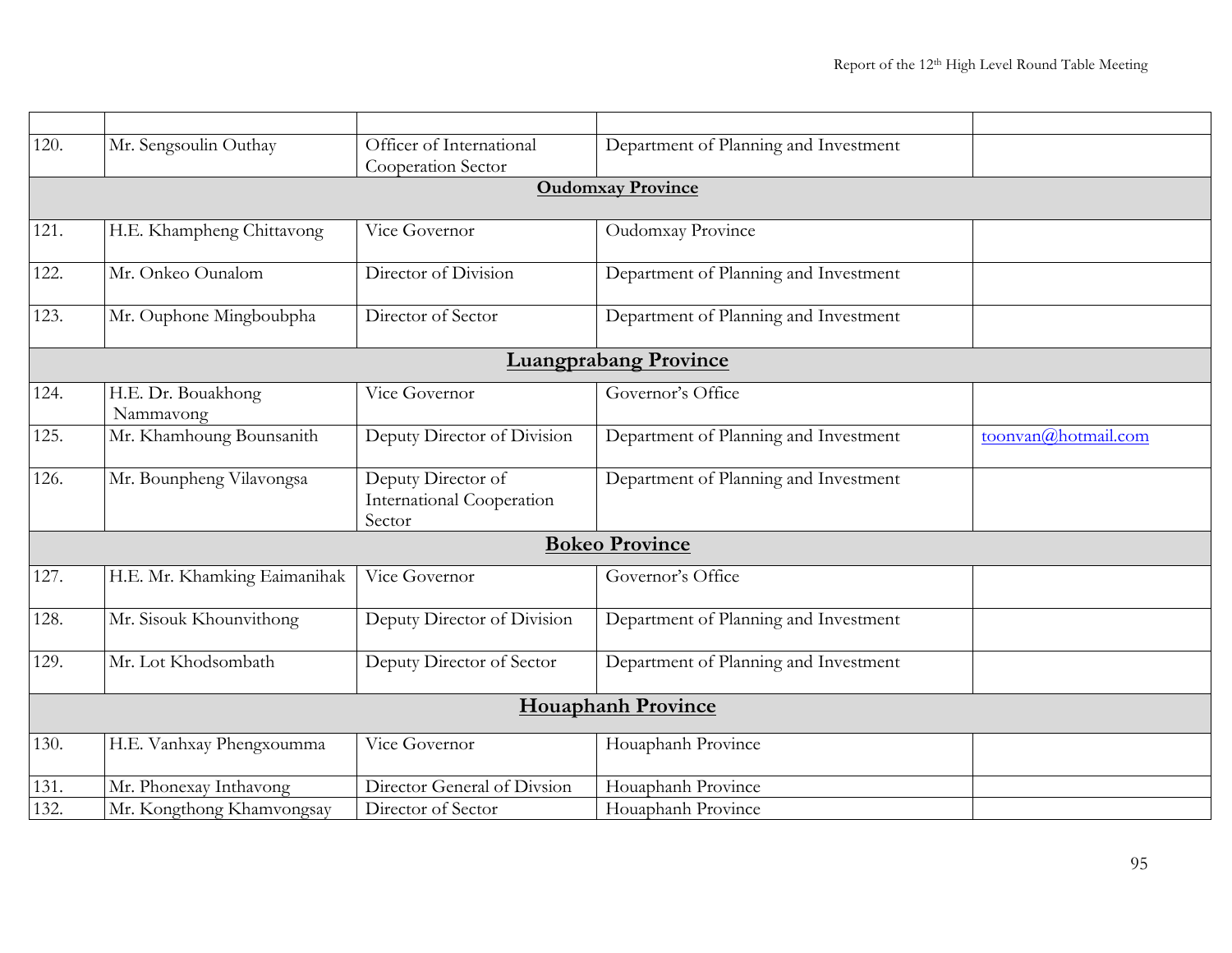|                           | <b>Xiengkhouang Province</b>               |                                                 |                                       |  |  |  |  |
|---------------------------|--------------------------------------------|-------------------------------------------------|---------------------------------------|--|--|--|--|
| 133.                      | H.E. Dr. Khampao                           | Vice Governor                                   | Xiengkhouang Province                 |  |  |  |  |
| 134.                      | Dr. Maydy Khamphoukdouankeo                | Director of Division                            | Xiengkhouang Province                 |  |  |  |  |
| 135.                      | Mr. Khonesavanh Thammavong                 | Director of Sector                              | Xiengkhouang Province                 |  |  |  |  |
|                           |                                            |                                                 | <b>Luangnamtha Province</b>           |  |  |  |  |
| 136.                      | H.E. Dr. Phengphavanh<br>Daophonchalern    | Vice Governor                                   |                                       |  |  |  |  |
| 137.                      | Mr. Bountham Inthapaseuth                  | Deputy Director General of<br>Division          |                                       |  |  |  |  |
| 138.                      | Mr. Sahnguanphut Bounaeng                  | Technical                                       |                                       |  |  |  |  |
|                           |                                            |                                                 | <b>Phongsaly Province</b>             |  |  |  |  |
| 139.                      | H.E. Khamphoy Vannasane                    | Vice Governor                                   | Department of Planning and Investment |  |  |  |  |
| 140.                      | Dr. Vanxay Souksanh                        | Deputy Director                                 | Department of Planning and Investment |  |  |  |  |
| 141.                      | Deputy of Sector<br>Ms. Khammalai Sylatham |                                                 | Department of Planning and Investment |  |  |  |  |
| <b>Xayaboury Province</b> |                                            |                                                 |                                       |  |  |  |  |
| 142.                      | H.E. Mr. Phengnilang<br>Khamphapheng       | Vice Governor                                   | Xayaboury Province                    |  |  |  |  |
| 143.                      | Mr. Bounlouan Somsyhapanya                 | Director of Division                            | Department of Planning and Investment |  |  |  |  |
| 144.                      | Mr. Spnphet Panyaoudom                     | Director of International<br>Cooperation Sector | Department of Planning and Investment |  |  |  |  |
|                           |                                            |                                                 | <b>Bolikhamxay Province</b>           |  |  |  |  |
| 145.                      | H.E. Dr. Souvanny Saysana                  | Vice Governor                                   | Bolikhamxay Province                  |  |  |  |  |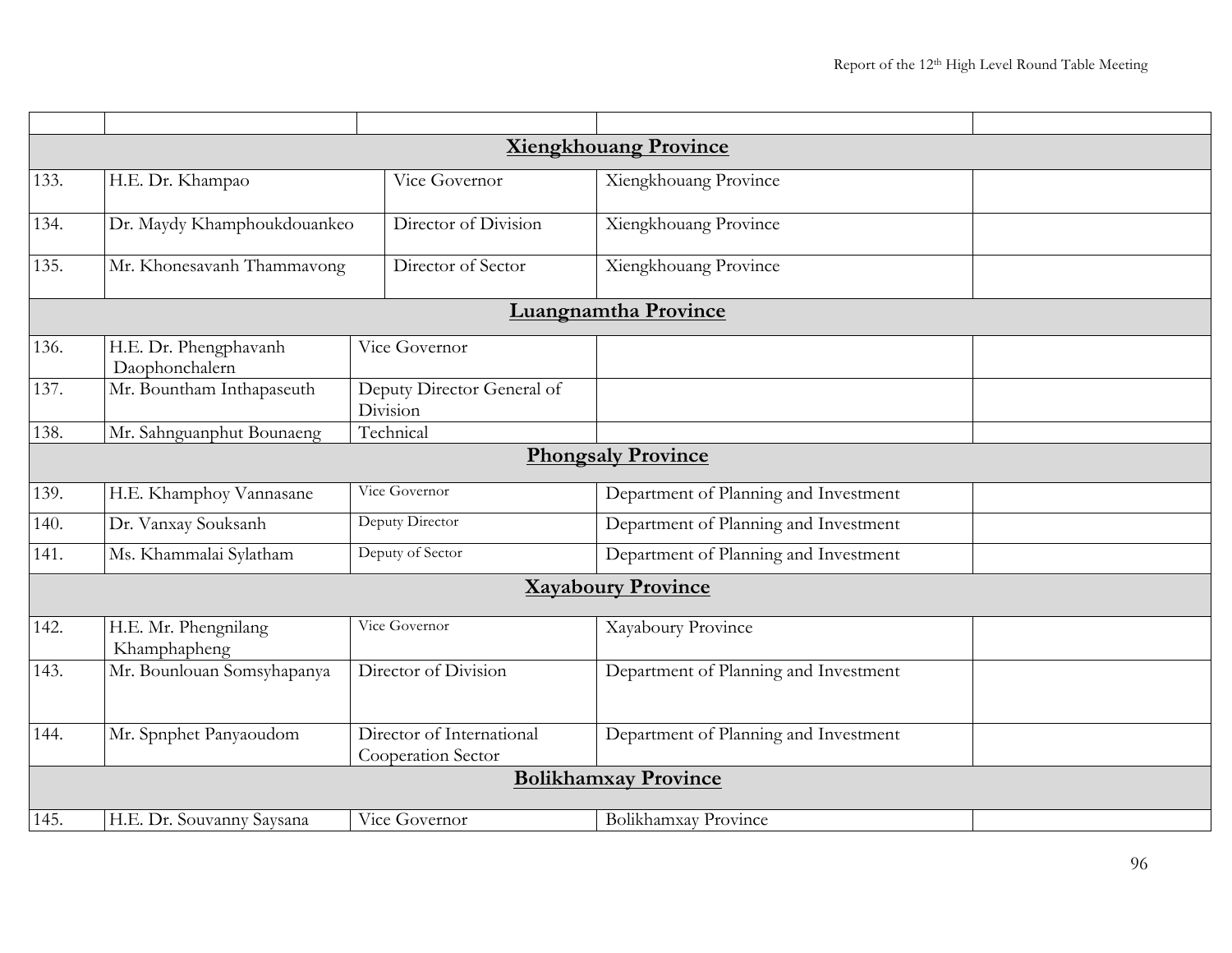| 146. | Mr. Phonethilad Sithathone          | Director of Division                            | Bolikhamxay Province                  |                          |
|------|-------------------------------------|-------------------------------------------------|---------------------------------------|--------------------------|
| 147. | Mr. Thongsavath Xayyasone           | Director of Sector                              | Bolikhamxay Province                  |                          |
|      |                                     |                                                 |                                       |                          |
|      |                                     |                                                 | <b>Saysomboun Province</b>            |                          |
| 148. | H.E. Mr. Phoikham<br>Houngbounnuang | Vice Governor                                   | Saysomboun Province                   |                          |
| 149. | Mr. Phouphath Singthavongxay        | Director of Division                            | Saysomboun Province                   |                          |
| 150. | Mr. Vonesamay Yayongyia             | Technical                                       | Saysomboun Province                   |                          |
|      |                                     |                                                 | <b>Khammouane Province</b>            |                          |
| 151. | H.E. Bounmy Phimmasone              | Vice Governor                                   | Khammouane Province                   |                          |
| 152. | Mr. Syngouane Inthalath             | Deputy Director Division                        | Khammouane Province                   |                          |
| 153. | Mr. Sisouvanh Siphanesay            | Deputy Director of Sector                       | Khammouane Province                   |                          |
|      |                                     |                                                 | <b>Savannakhet Province</b>           |                          |
| 154. | H.E. Santiphab Phomvihane           | Vice Governor                                   | Department of Planning and Investment |                          |
| 155. | Mr. Valiya Sichanthongthip          | Deputy Director of Division                     | Department of Planning and Investment |                          |
| 156. | Mr. Phady Oliyavong                 | Director of International<br>Cooperation Sector | Department of Planning and Investment |                          |
| 157. | Mr. Phoulom Sihavong                | Head of Cabinet                                 | Department of Planning and Investment |                          |
|      |                                     |                                                 | <b>Saravane Province</b>              |                          |
| 158. | H.E. Mr. Sisouvanh                  | Vice Governor                                   | Governor's Office                     | Sisouvanh.vongchomsy@gma |
|      | Vongchomsy                          |                                                 |                                       | il.com                   |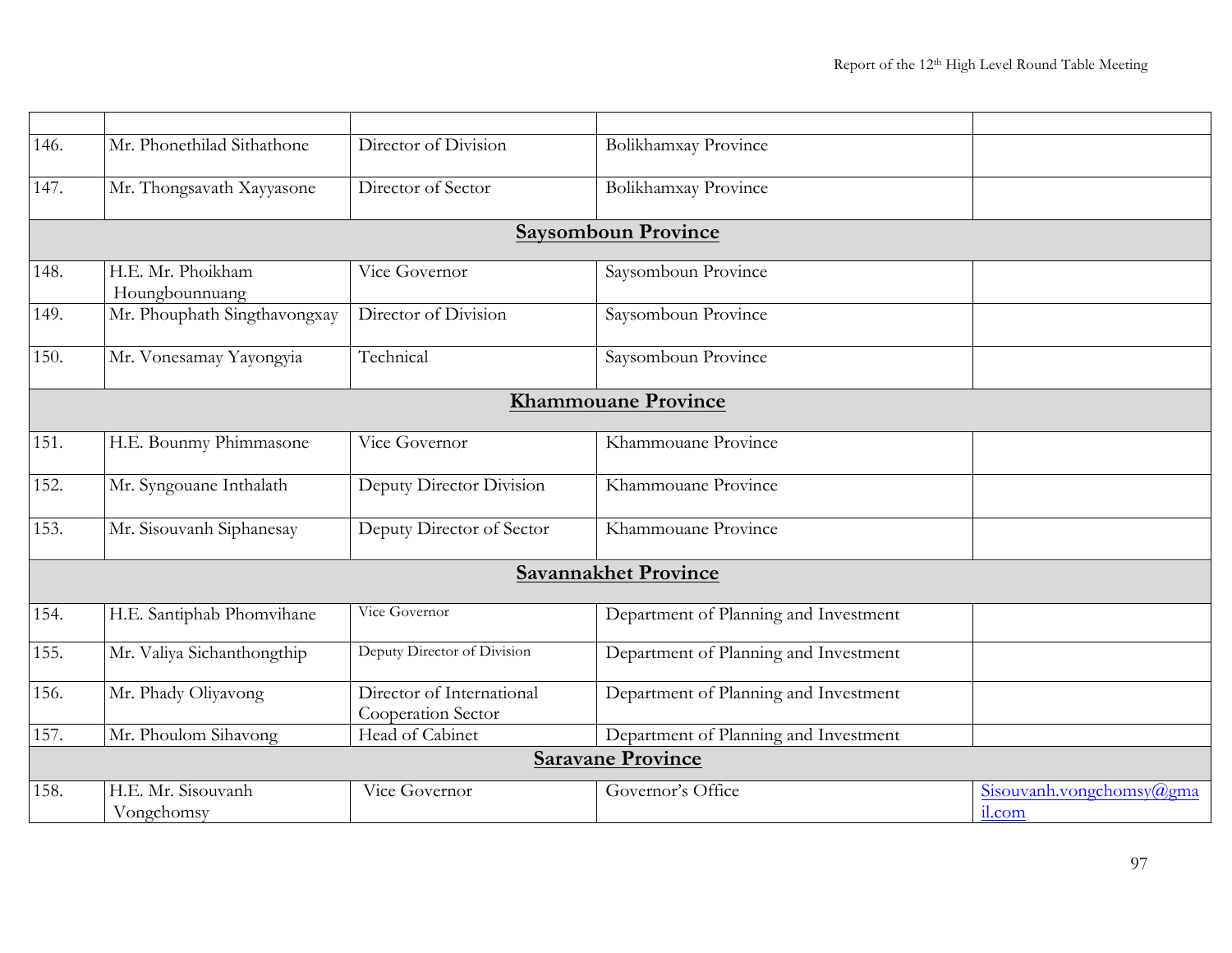| 159.                    | Mr. Xaiyadeth Vongsaravane     | Director of Division                            | Department of Planning and Investment | vongsaravane@yahoo.com  |  |
|-------------------------|--------------------------------|-------------------------------------------------|---------------------------------------|-------------------------|--|
| 160.                    | Mr. Bounlom Insoutha           | Director of Sector                              | Department of Planning and Investment | phosyk@hotmail.com      |  |
|                         |                                |                                                 | <b>Sekong Province</b>                |                         |  |
| 161.                    | H.E. Sida Souvanhnasay         | Vice Governor                                   | Sekong Province                       |                         |  |
| 162.                    | Mr. Somphone Saysekong         | Secretary to Governor's office                  | Sekong Province                       |                         |  |
| 163.                    | Mr. Thongkham Manivong         | Director of Division                            | Sekong Province                       |                         |  |
| 164.                    | Mr. Ngeunsy Khoumamavong       | Director of Sector                              |                                       |                         |  |
|                         |                                |                                                 | <b>Champasack Province</b>            |                         |  |
| 165.                    | H.E. Bouasone<br>Vongsongkhone | Vice Governor                                   | Department of Planning and Investment |                         |  |
| 166.                    | Mr. Boualy Phetsongkham        | Head of Governor                                | Department of Planning and Investment |                         |  |
| 167.                    | Mr. Saythong Xayavong          | Director of Division                            | Department of Planning and Investment |                         |  |
| 168.                    | Mr. Sengphone Vouddhasone      | Director of Sector                              | Department of Planning and Investment |                         |  |
| <b>Attapeu Province</b> |                                |                                                 |                                       |                         |  |
| 169.                    | H.E. Ounnla Sayasith           | Vice Governor                                   | Attapeu Province                      |                         |  |
| 170.                    | Mr. Soulichanh Phonekeo        | Director of Division                            | Department of Planning and Investment |                         |  |
| 171.                    | Mr. Inpone Sitthipanhya        | Director of International<br>Cooperation Sector | Department of Planning and Investment | inpone_stpy@hotmail.com |  |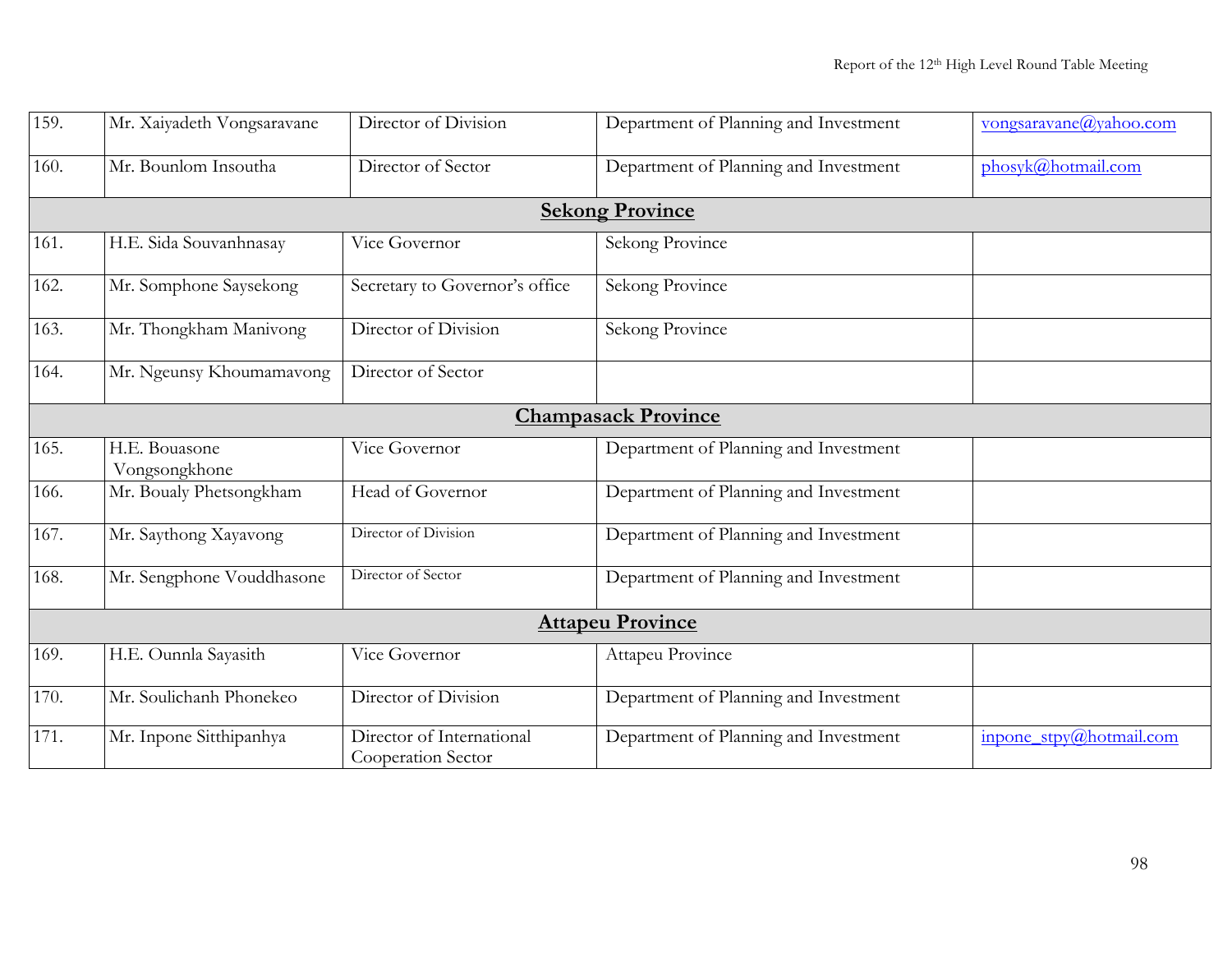## **List of DP Participants 12th High Level Round Table Meeting 27th November 2015, at ICTC 5KM, Vientiane Lao PDR**

| Australia                  |                                         |                               |
|----------------------------|-----------------------------------------|-------------------------------|
| 1. H.E. Mr. Craig Chittick | First Assistant Secretary,              |                               |
|                            | Department of Foreign Affairs and Trade |                               |
| 2. H.E. Mr. John Williams  | Ambassador                              |                               |
|                            |                                         |                               |
| 3. Mr. Andreas Zurbrugg    | Deputy Head of Mission                  | andreas.zurbrugg@dfat.gov.au  |
| 4. Ms. Clemency Oliphant   | <b>First Secretary</b>                  | Clemency.oliphant@dfat.gov.au |
|                            |                                         | 021 353800                    |
| 5. Ms. Nancy Yang          | East Asia Summit and Regional Forum     |                               |
|                            | Section/Southeast Asia Regional         |                               |
|                            | Branch/Southeast Asia Mainland and      |                               |

## BILATERAL DEVELOPMENT PARTNERS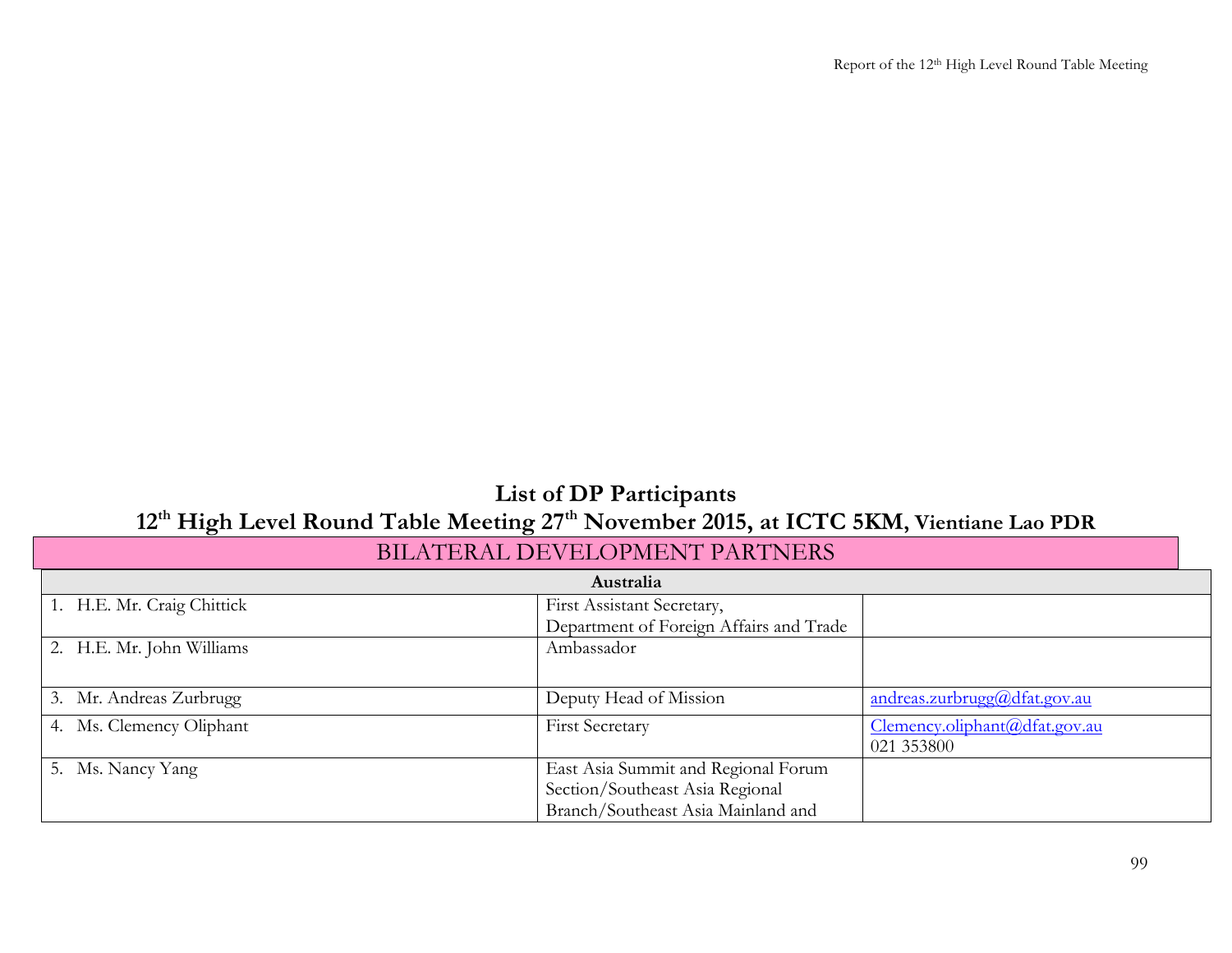|                                | Reginal Division                 |                                            |  |
|--------------------------------|----------------------------------|--------------------------------------------|--|
| 6. Ms. Phanthakone Champasith  | Progtame Operation & Performance | Phanthakone.champasith@dfat.gov.au         |  |
|                                | Manager                          |                                            |  |
|                                | Austria                          |                                            |  |
| 7. H.E. ENNO DEOFENIN          | Ambassador                       | Edith.fuchs@bmeia.gv.at                    |  |
|                                |                                  | 006621056721                               |  |
|                                | Belgium                          |                                            |  |
| 8. Lot Debruyne                | <b>First Secretary</b>           | Lot.debruyne@diplobel.fed.be               |  |
|                                |                                  | 006621081800-4                             |  |
|                                |                                  | 0066898945458                              |  |
|                                | <b>Brunei Darussalam</b>         |                                            |  |
| 9. H.E. Dr. Emran bin Bahar    | Ambassador                       | Vientiane.laos@mfa.gov.bn<br>021 255231-33 |  |
| 10. Mrs. Rohana Roslan         | Second Secretary                 | Nursajidah.voslan@mfa.gov.bn               |  |
|                                |                                  |                                            |  |
|                                | Cambodia                         |                                            |  |
| 11. H.E. Dr. HOS SERE YTHONH   | Ambassador                       |                                            |  |
| 12. Mrs. Tharine ChHIM         | First Secretary                  |                                            |  |
|                                | Canada                           |                                            |  |
| 13. H.E. Phili Calvert         | Ambassador                       | Phil.calvert@international.gc.ca           |  |
|                                |                                  | 0066848741111                              |  |
| 14. Lee Anne Hermann           | Chargé d'Affaires                | Lee-anne.hermann@international.gc.ca       |  |
|                                |                                  | 020 58018582                               |  |
|                                | China                            |                                            |  |
| 15. H.E. Mr. Guan Huabing      | Ambassador                       |                                            |  |
| 16. Ms. Fu Zaofang             | Second Secretariat               |                                            |  |
| Cuba                           |                                  |                                            |  |
| 17. H.E. Mr. Jorge Rey Jiménez | Ambassador                       |                                            |  |
|                                | European Union (EU)              |                                            |  |
| 18. H.E. Mr. Jesus Miguel Sanz | Ambassador to Thailand and Laos  | launa.nicosia@eeas.europa.eu               |  |
|                                |                                  | 021 255575                                 |  |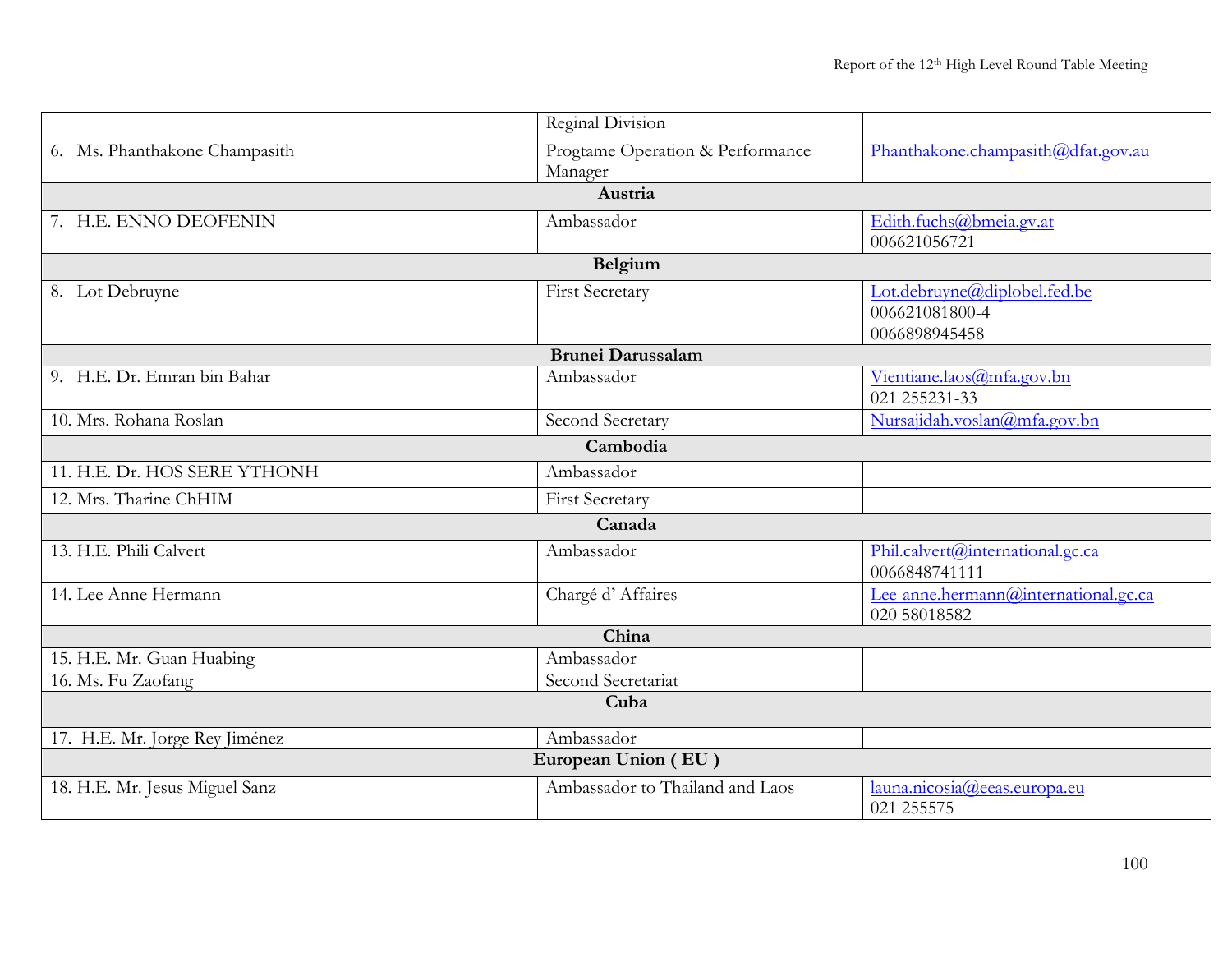| 19. Mr. Michel Goffin           | Chargé d'Affaires                       | Delegation-laos@eeas.europa.eu            |
|---------------------------------|-----------------------------------------|-------------------------------------------|
|                                 |                                         | 020 55528475                              |
| 20. BRYAN FORNARI               | Head of Development Cooperation         | bryan.fornari@eeas.europa.eu              |
|                                 |                                         | 020 55521373                              |
| 21. AUDEREY MAILLOT             | EU Programme Officer                    | Audrey.maillot@eeas.europa.eu             |
|                                 |                                         | 020 77341220                              |
| 22. Julie REYNIER               | <b>EU</b> Delegation                    |                                           |
|                                 | Finland                                 |                                           |
| 23. H.E. Mr. ILKKA-PEKKA SIMILA | Ambassador                              | Hien.luongthu@formin.fi                   |
|                                 |                                         | 0084438266788                             |
| 24. ANNIKA KAIPOLA              | Development Cooperation Counsellor      | annika.kaipola@formin.fi                  |
|                                 | France                                  |                                           |
| 25. H.E. Mrs. Claudine LEDOUX   | Ambassador                              | Phetsamone.saythongsouk@diplmatie.gouv.fr |
|                                 |                                         | 021 267443                                |
| 26. Mrs. Marie KELLER           | First Counsellor/Deputy Head of Mission |                                           |
| 27. Jérome DUBOIS-MERCENT       | Head of Development Cooperation         |                                           |
| 28. Ms. Helene LE CORRE         | Economic and Attaché                    |                                           |
| 29. Mrs. Fanny GAZAGNE          | Cooperation Attachée                    |                                           |
| 30. Mrs. Coline HERVE           | Progtramme Officer                      |                                           |
|                                 | Germany                                 |                                           |
| 31. Mr. Klaus Supp              | Head of Division 221                    | 021 312110                                |
|                                 | Ministry of Economic Cooperation        |                                           |
| 32. Mr. Christian Olk           | Head Of Development Cooperation         | Wz-1@vien.diplo.de                        |
| 33. Mr. Ernst Hustaedt          | GIZ                                     | Ernst.hustaedt@giz.de                     |
| 34. Mr. Lorenz Gessner          | <b>KFW</b>                              | Lorenz.gessner@kfw.de                     |
| 35. Mr. Uwe Gartenschlaeger     | Country Director of DVV                 |                                           |
|                                 |                                         |                                           |
| 36. Mr. Khanthong Inthachack    | <b>DVV</b>                              |                                           |
|                                 | Kuwait                                  |                                           |
| 37. Mr. Yacoub Alnasrallah      | Charge d'Affairs                        | 021 454706                                |
| 38. Ms. Phonethip Vongchanthy   | Assistant's Ambassador                  | phonethipyongchanthy@gmail.com            |
| 39. Ms. Lertvilay Inthabovaly   | Assistant                               |                                           |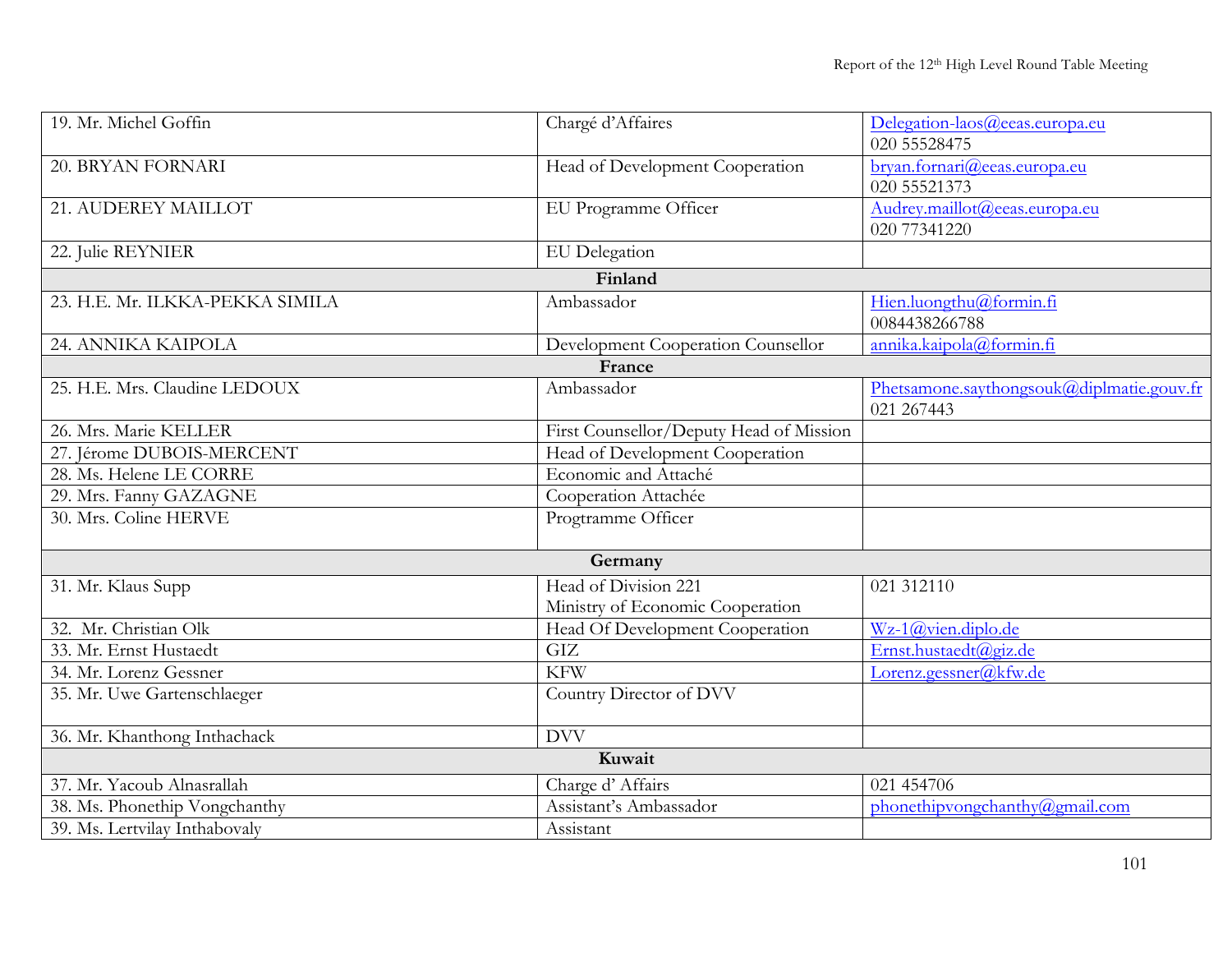|                                  | Hungary                          |                                         |  |
|----------------------------------|----------------------------------|-----------------------------------------|--|
| 40. H.E. PhD Peter Jakab         | Ambassador                       | pjakab@mfa.gov.hu                       |  |
|                                  |                                  | 0066-2-1189600                          |  |
|                                  | India                            |                                         |  |
| 41. Mr. SUBIR DUTTA              | Charge d'Affairs                 | Hoc.vientianne@mea.gov.in<br>021 352299 |  |
| 42. Mr. KULDIP KUMAR LAKRA       | Attache                          |                                         |  |
|                                  | Indonesia                        |                                         |  |
| 43. H.E. Irmawan Emir Wisnandar  | Ambassador                       |                                         |  |
| 44. Mr. A Firman Arif W. Supalal | Minister Counsellor              |                                         |  |
| 45. Mr. B.Wishnu Krisnamurthi    | First Secretary                  |                                         |  |
|                                  | Ireland                          |                                         |  |
| 46. Ms. Nuala O' Brien           | Deputy Head of Mission/Head of   | Nuala.obrien@dfa.ie                     |  |
|                                  | Development                      | 0084-4-39743291                         |  |
|                                  |                                  |                                         |  |
| 47. Ms. Pham Thi Hanh Nguyen     | Programme Administrator          | Nguyen.pham@dfnet.ie                    |  |
|                                  | Japan                            |                                         |  |
| 48. H.E. Mr. Hiroyuki Kishino    | Ambassador                       |                                         |  |
| 49. Mr. Rvotaro SUZUKI           | Minister/Deputy Chief of Mission |                                         |  |
| 50. Mr. Hidevuki ONISHI          | Counsellar                       |                                         |  |
|                                  |                                  |                                         |  |
| 51. Mr. Takashi KURIHARA         | Second Secretary                 |                                         |  |
|                                  |                                  |                                         |  |
| 52. Mr. Yoshinori ASADA          | Researcher/Adviser               |                                         |  |
| 53. Mr. Yusuke MURAKAMI          | Chief Representative of JICA     |                                         |  |
| 54. Ms. Saeda MAKIMOTO           | Senior Representative            |                                         |  |
|                                  |                                  |                                         |  |
| 55. Ms. Kanako MAENO             | Representative                   |                                         |  |
|                                  |                                  |                                         |  |
| 56. Ms. Yu NAGAIWA               | Project Formulation Advisor      |                                         |  |
|                                  |                                  |                                         |  |
| 57. Mr. Viengsavanh Sisombath    | Programme Officer                |                                         |  |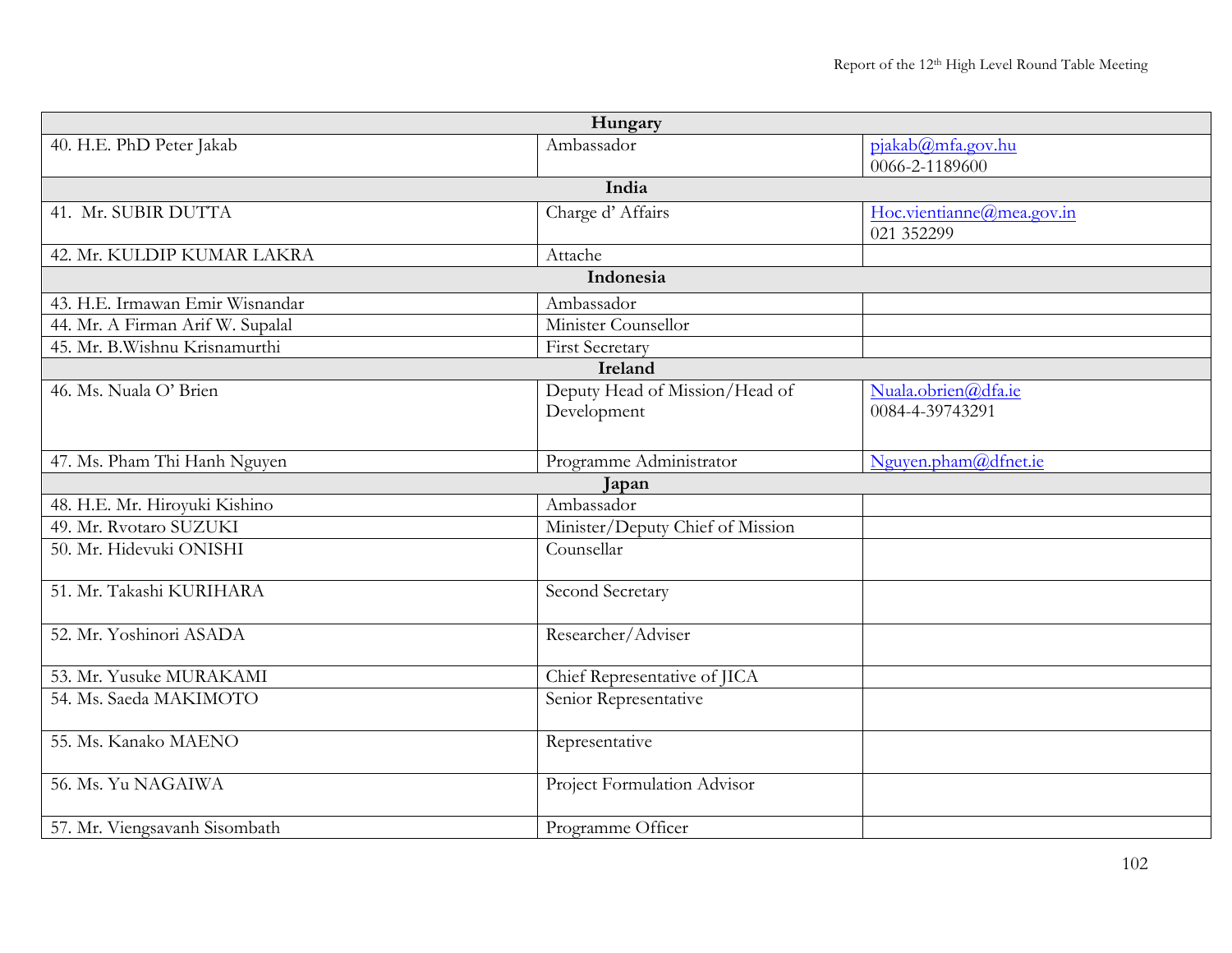| Luxembourg                           |                                     |                             |  |
|--------------------------------------|-------------------------------------|-----------------------------|--|
| 58. Mr. Claude Jentgen               | Chargé d'Affaires                   | claude.jentgen@mue.etat.lu  |  |
|                                      |                                     | 008439461416                |  |
| 59. Ms. Aurélie Klein                | Attaché                             | Aurelie.klein@mae.etat.lu   |  |
|                                      |                                     | 0084439461416               |  |
|                                      | Malaysia                            |                             |  |
| 60. H.E. Datuk Allaudin B. Hj. Anuar | Deputy Director General of Economic | aladin@epu.gov(my           |  |
|                                      | Planning Unit                       | 03-88723251                 |  |
| <b>61. H.E DATO THAN TAI HING</b>    | Ambassador                          | mwyientiane@kln.gov.my      |  |
|                                      |                                     | 021 414205                  |  |
|                                      | Mongolia                            |                             |  |
| 62. H.E. Mr. Lodoiddamba GALBADRAKH  | Ambassador                          | Lodgal3211@yahoo.com        |  |
|                                      |                                     | Vientiane1@mfa.gov.mn       |  |
|                                      |                                     | 021 315220                  |  |
|                                      | Myanmar                             |                             |  |
| 63. H.E. Kyaw Soe Win                | Ambassador                          | mmevte@laotel.com           |  |
|                                      |                                     | 021 314914                  |  |
| 64. Mrs. Tin Tin Htwe Win            | <b>First Secretary</b>              | mmevte@laote.com            |  |
|                                      |                                     | 021 353491                  |  |
| 65. Ms. Hnin Yee Aung                | Second Secretary                    | mmevte@laote.com            |  |
|                                      |                                     | 021 314911                  |  |
|                                      | New Zealand                         |                             |  |
| 66. Ms. Shannon Austin               | Chargé d'Affaires                   | Shannon.Austin@mfat.govt.nz |  |
|                                      |                                     | 006622542530                |  |
|                                      | Norway                              |                             |  |
| 67. Ms. Kari Eken Wollebaek          | Deputy Head of Mission/Coundellor   |                             |  |
| <b>68. TONE SELENES</b>              | First Secretary                     | Tone.slenes@mfa.no          |  |
| 69.                                  |                                     | 0084439748900               |  |
| The Philippines                      |                                     |                             |  |
| 70. H.E. BELIND M.ANTE               | Ambassador                          | Belinda.ante@dfa.gov.ph     |  |
|                                      |                                     | pelaopdr@laotel.com         |  |
|                                      |                                     | 021 452490                  |  |
| 71. JOSE CARLO G. MORALES            | Third Secretary and Vice Consul     | Carlo.morales@dfa.gov.ph    |  |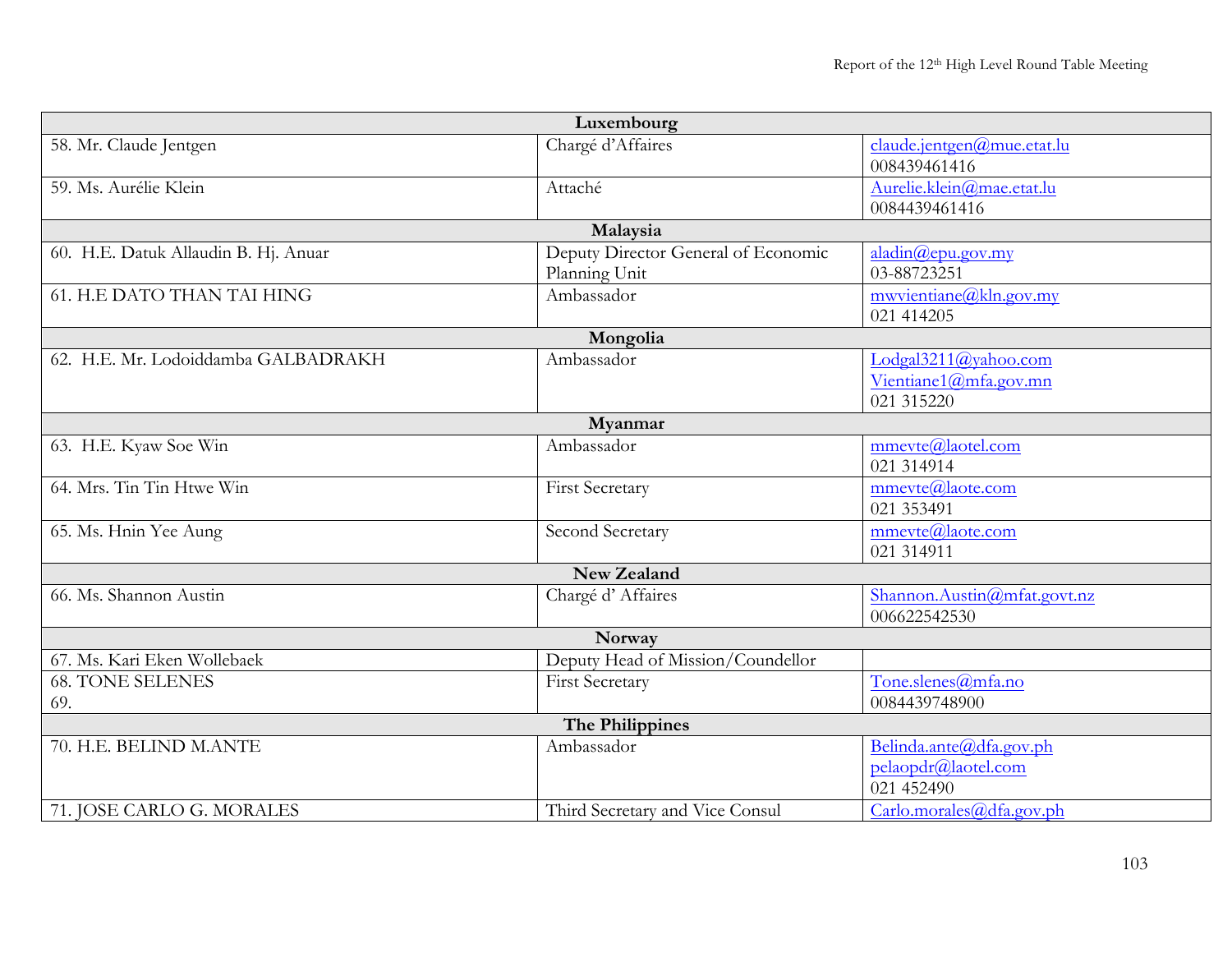|                                   |                                      | 020 77779834            |  |  |
|-----------------------------------|--------------------------------------|-------------------------|--|--|
| 72. IRIS VANESSA B.CARANZO        | Third Secretary and Vice Consul      | Iris.caranzo@dfa.gov.ph |  |  |
|                                   |                                      | 020 78555516            |  |  |
|                                   | <b>Republic of Korea</b>             |                         |  |  |
| 73. H.E. Mr. Kim Soo-Gwon         | Ambassador                           | $l$ aos@mofa.go.kr      |  |  |
|                                   |                                      | 021 352031-3            |  |  |
| 74. Ms. Kyunghwa Chung            | <b>First Secretary</b>               |                         |  |  |
|                                   | <b>Republic of Timor-Leste</b>       |                         |  |  |
|                                   |                                      |                         |  |  |
| 75. NIL TON RUSDIN WIJAYA SY SAAD | Chargé d'Affairs                     |                         |  |  |
| 76. Souphanith Vongsengthong      | Admin and Finance                    | souphanithvst@gmail.com |  |  |
|                                   |                                      | 020 28035242            |  |  |
| 77. Khammany Phommachanh          | Secretary of Ambassador              | Plmyc206@gmail.com      |  |  |
|                                   |                                      | 020 28288188            |  |  |
|                                   | <b>Russian Federation</b>            |                         |  |  |
| 78. H.E. Mr. Mikhail V.BARANOV    | Ambassador                           | Embrus_lao@mail.ru      |  |  |
|                                   |                                      | 021 312222              |  |  |
| 79. Mr. Nikita V.VLASOU           | Third Secretary                      |                         |  |  |
|                                   |                                      |                         |  |  |
|                                   | Singapore                            |                         |  |  |
| 80. Ms. Gracia Tan                | Chargé d'Affaires a.i.               |                         |  |  |
|                                   |                                      |                         |  |  |
|                                   | Sweden                               |                         |  |  |
| 81. Ms. DILANI PERERA             | <b>First Secretary</b>               | DILANI.PERERA@GOV.SE    |  |  |
|                                   |                                      | 006622637283            |  |  |
| Switzerland                       |                                      |                         |  |  |
| 82. Mr. Tim Enderlin              | Director of Cooperation Laos and the |                         |  |  |
|                                   | Mekong Region (Cambodia, Lao PDR,    |                         |  |  |
|                                   | Vietnam) Development Counselor,      |                         |  |  |
|                                   | <b>Embassy of Switzerland</b>        |                         |  |  |
| 83. Mrs. Barbara Hasler           | Deputy Director of Cooperation,      |                         |  |  |
| 84. Mrs. Vesna Roch               | Head of Governance Programme         |                         |  |  |
|                                   | Kingdom of Thailand                  |                         |  |  |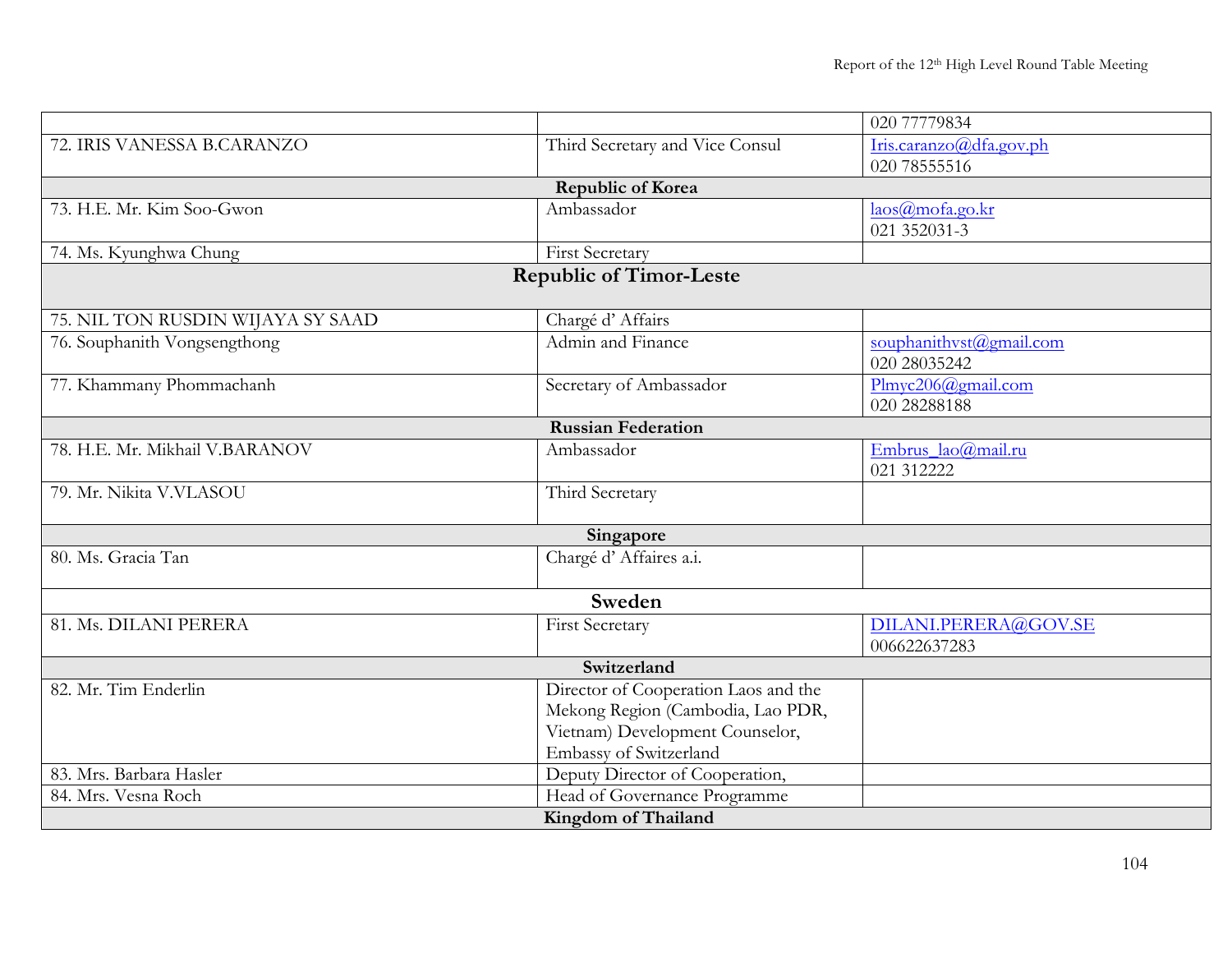| 85. Mr. Vitavas Srivihok             | Deputy Permanent Secretary                           |                                                       |  |
|--------------------------------------|------------------------------------------------------|-------------------------------------------------------|--|
| 86. Ms. Sayan Kongkoey               | Development Cooperation Officer                      |                                                       |  |
| 87. Mr. Naruchai Ninnad              | Counselor Office of the Permanent<br>Secretary       |                                                       |  |
| 88. Mr. Peerapong Phimonwichyakit    | First Secretary, Department of East Asian<br>Affairs |                                                       |  |
| 89. Ms. Krongkwan Traitongyoo        | First Secretary, TICA                                |                                                       |  |
| 90. Ms. Rujikorn Saengchantr         | Minister Counsellor                                  |                                                       |  |
|                                      | <b>United States of America</b>                      |                                                       |  |
| 91. H.E. Daniel A. CLUNE             | Ambassador                                           | Exec_vientiane@state.gov<br>021 480546                |  |
| 92. Todd Sorenson                    | USAID/RDMA Deputy Director                           | Tsorenson@usaid.gov<br>006622573130                   |  |
| 93. Curtis Borden                    | USAID/RDMA Rep. in Lao                               | bordenca@state.gov<br>cborden@usaid.gov<br>021 487135 |  |
| 94. Mr. Chithachone Phanphilavong    | US Embassy staff                                     |                                                       |  |
|                                      | <b>United Kingdom</b>                                |                                                       |  |
| 95. H.E. Mr. D. Hugh Evans           | Ambassador                                           | Britishembassy.vientiane@fco.gov.uk<br>030 7700000    |  |
| 96. Mr. James Toone                  | Deputy Head of Mission                               | Britishembassy.vientiane@fco.gov.uk<br>030 7700000    |  |
|                                      | Socialist Republic of Vietnam                        |                                                       |  |
| 97. H.E. NGUYEN MANH HUNG            | Ambassador                                           | ts.nmhung@yahoo.com<br>021 413403<br>020 98336666     |  |
| 98. VU VAN HOA                       | <b>First Secretary</b>                               | vuvanhoa@yahoo.com<br>020 95981962                    |  |
| 99. TRAN HONG DUONG                  | Third Secretary                                      | Duongth $84$ @gmail.com                               |  |
| INTERNATIONAL FINANCIAL INSTITUTIONS |                                                      |                                                       |  |
|                                      | <b>Asian Development Bank (ADB)</b>                  |                                                       |  |
| Ms. Sandra Nicoll<br>100.            | Country Director                                     | snicoll@adb.org                                       |  |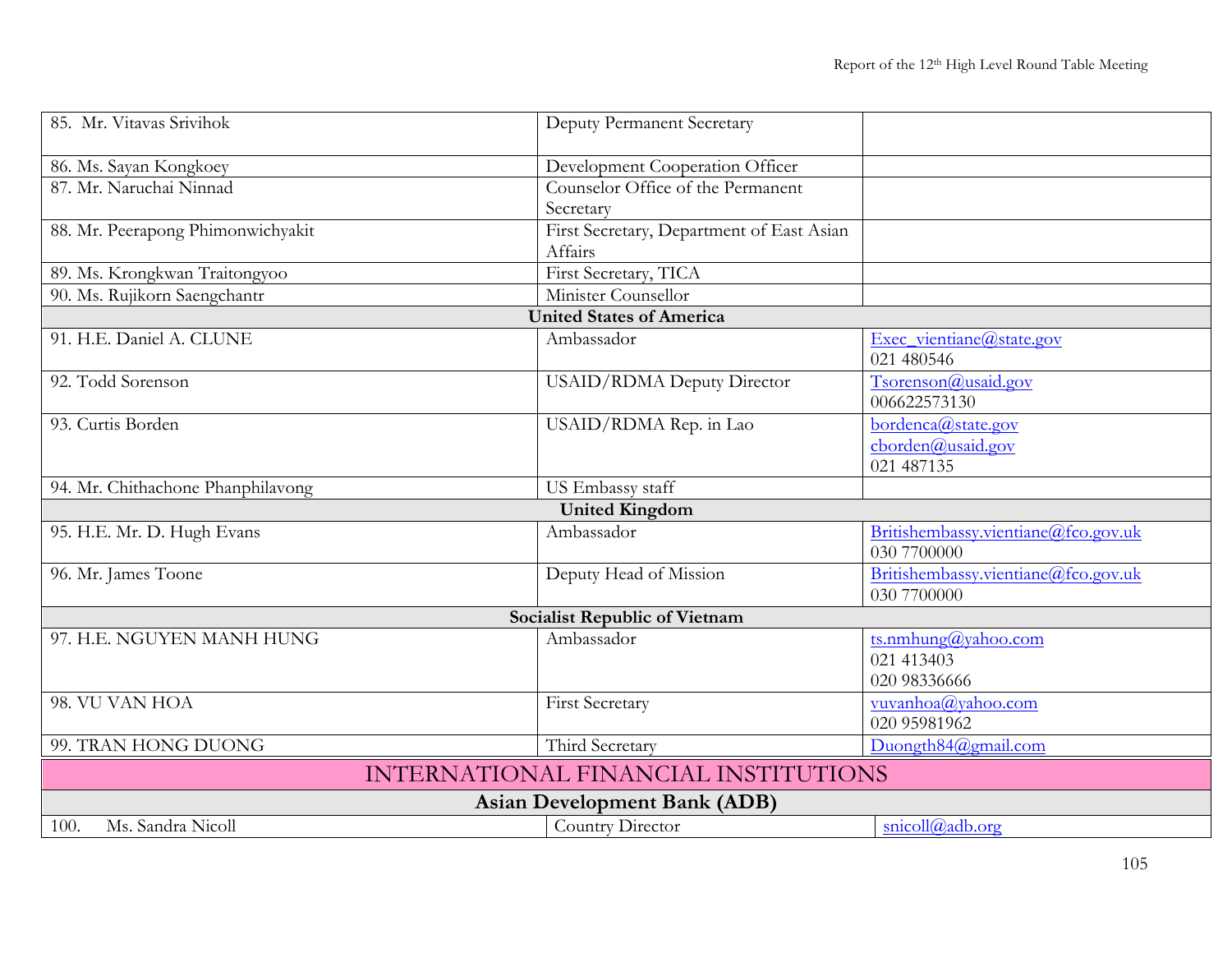|      |                                     |                                                              | 021 250444                                       |
|------|-------------------------------------|--------------------------------------------------------------|--------------------------------------------------|
| 101. | Mr. Shusuke Bando                   | Senior Country Specialist                                    | sbando@adb.org                                   |
| 102. | Mr. Soulinthong Leuangkhamsing      | Senior Country Specialist                                    |                                                  |
| 103. | Mr. Phantouleth Louangraj           | Senior Economics Officer                                     | $plouangra$ <sub>j</sub> $@$ <sub>ad</sub> b.org |
|      |                                     | World Bank (WB)                                              |                                                  |
| 104. | Ms. Sally Burningham                | Country Manager                                              | 021 266204                                       |
| 105. | Mr. Evgenij Najdov                  | Country Economist                                            |                                                  |
| 106. | Mrs. Viengsamay Srithirath          | Country Officer                                              |                                                  |
| 107. | Mr. Sombath Southivong              | Senior Infrastructure Specialist                             |                                                  |
| 108. | Mr. Jean-Michel G.Pavy              | Senior Environmental Specialist                              |                                                  |
| 109. | Mr. Ricardo Alfredo Habalian Fattal | <b>Operation Analyst</b>                                     |                                                  |
| 110. | Mr. Phongsavanh Phomko              |                                                              |                                                  |
|      |                                     | <b>International Monetary Fund (IMF)</b>                     |                                                  |
| 111. | Mr. JONATHAN DUNN                   | Resident Representative                                      | idunn@imf.org                                    |
| 112. | Ms. Vonglatda Omany                 | Econmist                                                     | vongmany@imf.org                                 |
|      |                                     |                                                              | 021 267671                                       |
|      |                                     | <b>International Fund for Agriculture Development (IFAD)</b> |                                                  |
| 113. | Mr. Benoit Thierry                  | Country Programme Manager                                    | b.thierry@ifad.org                               |
|      |                                     |                                                              | 021 267771                                       |
| 114. | Mr. Soulivanh Pattivong             | Country Programme Officer                                    | p.soulivanh@ifad.org                             |
|      |                                     |                                                              | 021 267770-1                                     |
| 115. | Mr. Edward James GALLAGHER          | Senior Finance Officer                                       | 021 267770-1                                     |
|      |                                     | <b>International Finance Cooperation (IFC)</b>               |                                                  |
| 116. | Mr. Kyle F. Kelhofer                | Country Manager                                              | kkelhofer@ifc.org                                |
|      |                                     |                                                              | 0084439378726                                    |
| 117. | Mr. Phongsavanh Phomkong            | Head of office                                               | pphongsavanh@ifc.org                             |
|      |                                     |                                                              | 0085621266303                                    |
|      |                                     | <b>INTERNATIONAL ORGANIZATIONS</b>                           |                                                  |
|      |                                     | <b>United Nations Development Programme (UNDP)</b>           |                                                  |
| 118. | Ms. Helen Clark                     | UNDP Administrator and Chair of the                          |                                                  |
|      |                                     | <b>UN Development Group</b>                                  |                                                  |
| 119. | Mr. Derek Pieper                    | <b>Policy Specialist</b>                                     |                                                  |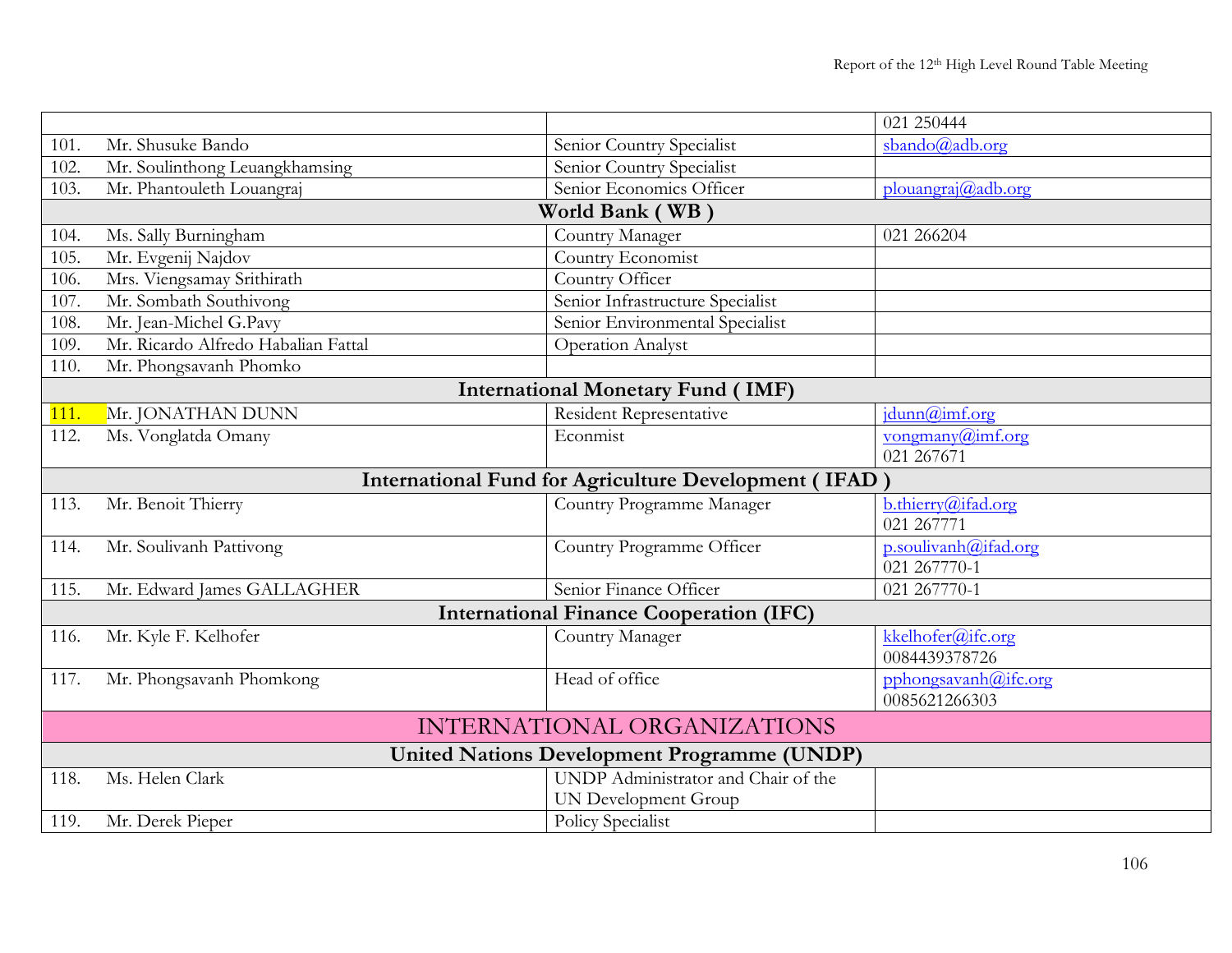| 120. | Mr. Haoliang Xu                                      | Regional Director RBAP, UN Assistant                                         |                              |  |
|------|------------------------------------------------------|------------------------------------------------------------------------------|------------------------------|--|
|      |                                                      | Secretary-General, UNDP Assistant                                            |                              |  |
|      |                                                      | Administrator                                                                |                              |  |
| 121. | Ms. Kaarina Immonen                                  | UN Resident Coordinator,                                                     |                              |  |
|      |                                                      | <b>UNDP Resident Representative</b>                                          |                              |  |
| 122. | Ms. Azusa Kubota                                     | Deputy Resident Representative                                               |                              |  |
| 123. | Mr. Jakob Schemel                                    | Head of Office, Office of the UN                                             |                              |  |
|      |                                                      | Resident Coordinator                                                         |                              |  |
| 124. | Mr. Ian Holland                                      | HL RTM Advisor                                                               |                              |  |
| 125. | Ms. Sengphachanh Sonethavixay                        | HL RTM Advisor                                                               |                              |  |
| 126. | Mr. Nils Christensen                                 | UXO Unit                                                                     |                              |  |
| 127. | Dr. Margaret Williams                                | Environment Unit Manager                                                     |                              |  |
| 128. | Ms. Sudha Gooty                                      | ARR./Governance Unit Chief                                                   |                              |  |
| 129. | Ms. Ildiko Hamas-Sohlo                               | Communications Specialist                                                    |                              |  |
| 130. | Ms. Douangtri Souphanouvong                          | Executive Assistant                                                          |                              |  |
| 131. | Ms. Heema Devi Khadka                                | Acting Head of PRU                                                           |                              |  |
| 132. | Mr. Scott Standley                                   | Policy Specialist, UNDP Regional Office                                      |                              |  |
| 133. | Mr. Sharad Neupane                                   | Country Program Specialist                                                   |                              |  |
| 134. | Ms. Chelsey Parish                                   | Communications Officer                                                       |                              |  |
|      |                                                      | United Nations Economic and Social Commission for Asia and Pacific (UNESCAP) |                              |  |
| 135. | Ms. Shamshad Akhtar                                  | Under-Seccretary-General of the United                                       |                              |  |
|      |                                                      | Nations and the Executive Secretary of the                                   |                              |  |
|      |                                                      | Economic and Social Commission for Asia                                      |                              |  |
|      |                                                      | and the Pacific (ESCAP)                                                      |                              |  |
|      |                                                      | Food and Agriculture Organization of the United Nations (FAO                 |                              |  |
| 136. | Mr. Stephen Rudgard                                  | Representative                                                               | Stephen.Rudgard@fao.org      |  |
|      |                                                      |                                                                              | 021 414500                   |  |
| 137. | Mr. Chanthalath Pongmala                             | <b>AFOR</b>                                                                  | Chanthalath.pongmala@fao.org |  |
|      |                                                      | <b>International Labour Organization (ILO)</b>                               |                              |  |
| 138. | Mr. Maurizio Bussi                                   | Officer-in-Charge of CO-Bangkok                                              | bussi@ilo.org                |  |
| 139. | Ms. Khemphone Phapkhamkeo                            | <b>ILO National Coordinator</b>                                              | khemphone@ilo.org            |  |
|      |                                                      |                                                                              | 020 56621760                 |  |
|      | Joint United Nations Programme on HIV/ AIDS (UNAIDS) |                                                                              |                              |  |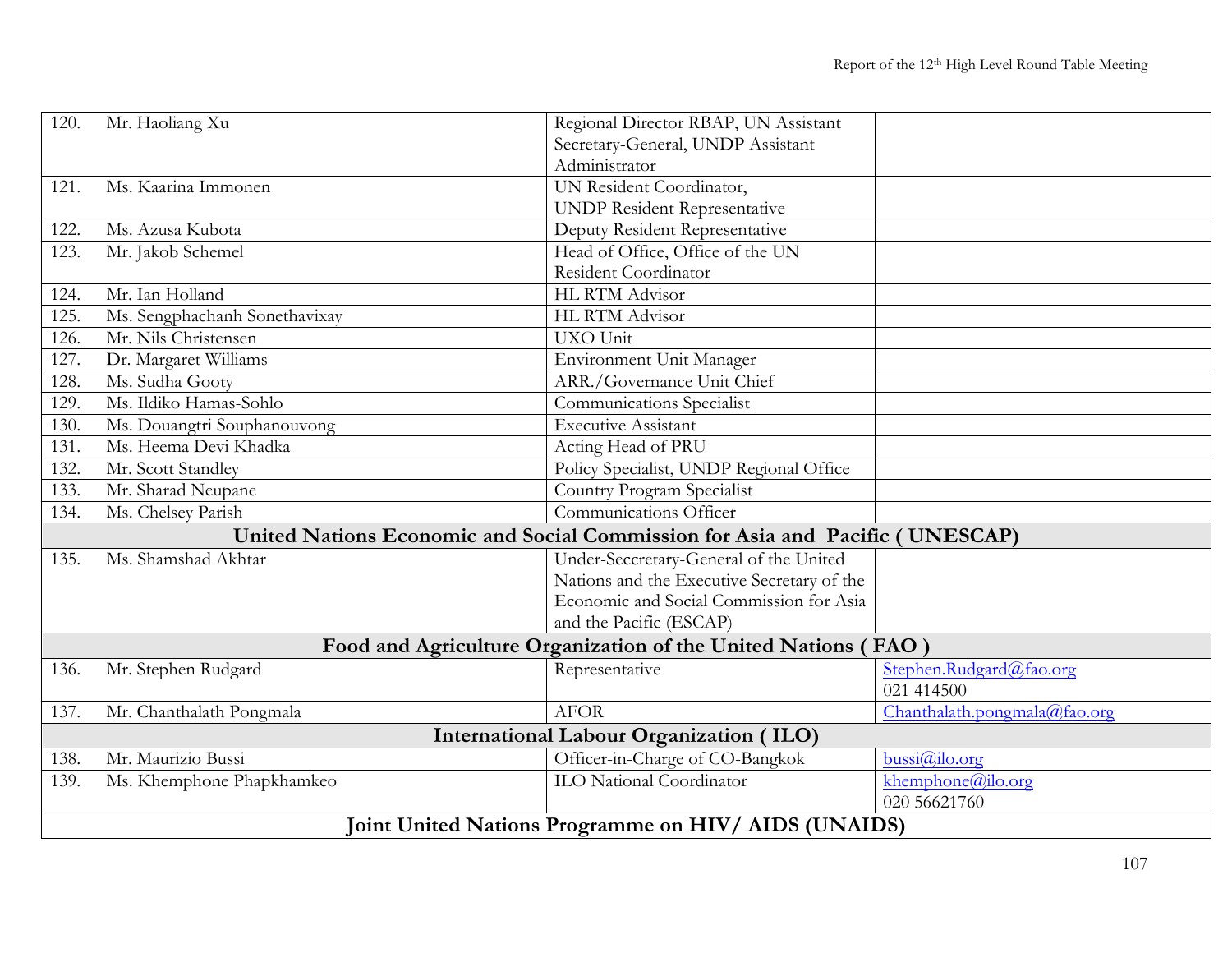| 140. | Thongdeang Silakoune     | Country Manager                                                  | silakoune@unaids.org           |
|------|--------------------------|------------------------------------------------------------------|--------------------------------|
|      |                          |                                                                  | 021 267798, 020 22206110       |
|      |                          | United Nations Educational, Scientific and Cultural Organization | (UNESCO)                       |
| 141. | Dr. RAMASAMY JAYAKUMAR   | Head of Natural Science Sector                                   | r.jaykumar@unesco.org          |
|      |                          |                                                                  | 0066922643112                  |
|      |                          |                                                                  | 006623910577                   |
|      |                          | <b>United Nations Population Fund (UNFPA)</b>                    |                                |
| 142. | Dr. Hassan Mohtashami    | Representative                                                   | mohtashami@unfpa.com           |
|      |                          |                                                                  | 020 55522130                   |
| 143. | Ms. Rizvin de Alwis      | Deputy Representative                                            | dealwis@unfpa.org              |
|      |                          |                                                                  | 020 59530711                   |
|      |                          | <b>United Nations Children's Fund ( UNICEF )</b>                 |                                |
| 144. | Mme. Hongwei Gao         | Representative                                                   | $hgao@$ unicef.org             |
| 145. | Dr. Myo-Zin Nyunt        | Deputy Representative                                            | mnyunt@unicef.org              |
|      |                          |                                                                  | 020 55521483                   |
| 146. | Mr. Irfan Akhtar         | Policy and Planning Specialist                                   | khtar@unicef.org               |
|      |                          | <b>United Nations Capital Development Fund (UNCDF</b>            |                                |
| 147. | Mr. David Jackson        | Director of Local Development Finance                            | david.jackson@uncdf.org        |
|      |                          | Practices                                                        | 0066212906                     |
| 148. | Mr. Thilaphong OUDOMSINE | Programme Specialist                                             | thilaphong.oudomsine@uncdf.org |
|      |                          |                                                                  | 020 55510588                   |
|      |                          | <b>UN Women</b>                                                  |                                |
| 149. | Roberta Clarke           | Regional Director for Asia & Pacific and                         | roberta.clarke@unwomen.org     |
|      |                          | Representative for Thailand                                      | 006622882225                   |
| 150. | Masumi Watase            | Programme Specialist/Country Manager                             | Masumi.watase@unwomen.org      |
|      |                          |                                                                  | 006622882271                   |
| 151. | Evy Messell              | Senior Gender Advisor                                            | Evy.messell@unwomen.org        |
|      |                          |                                                                  | 021 267742                     |
|      |                          | <b>UNHABITAT</b>                                                 |                                |
| 152. | Dr. Avi SARKAR           | Regional Advisor                                                 | avi.sarkar@undp.org            |
|      |                          |                                                                  | 020 55555654                   |
| 153. | Mr. Buahom Sengkhamyong  | Chief Technical Advisor                                          | buahom.sengkhamyong@undp.org   |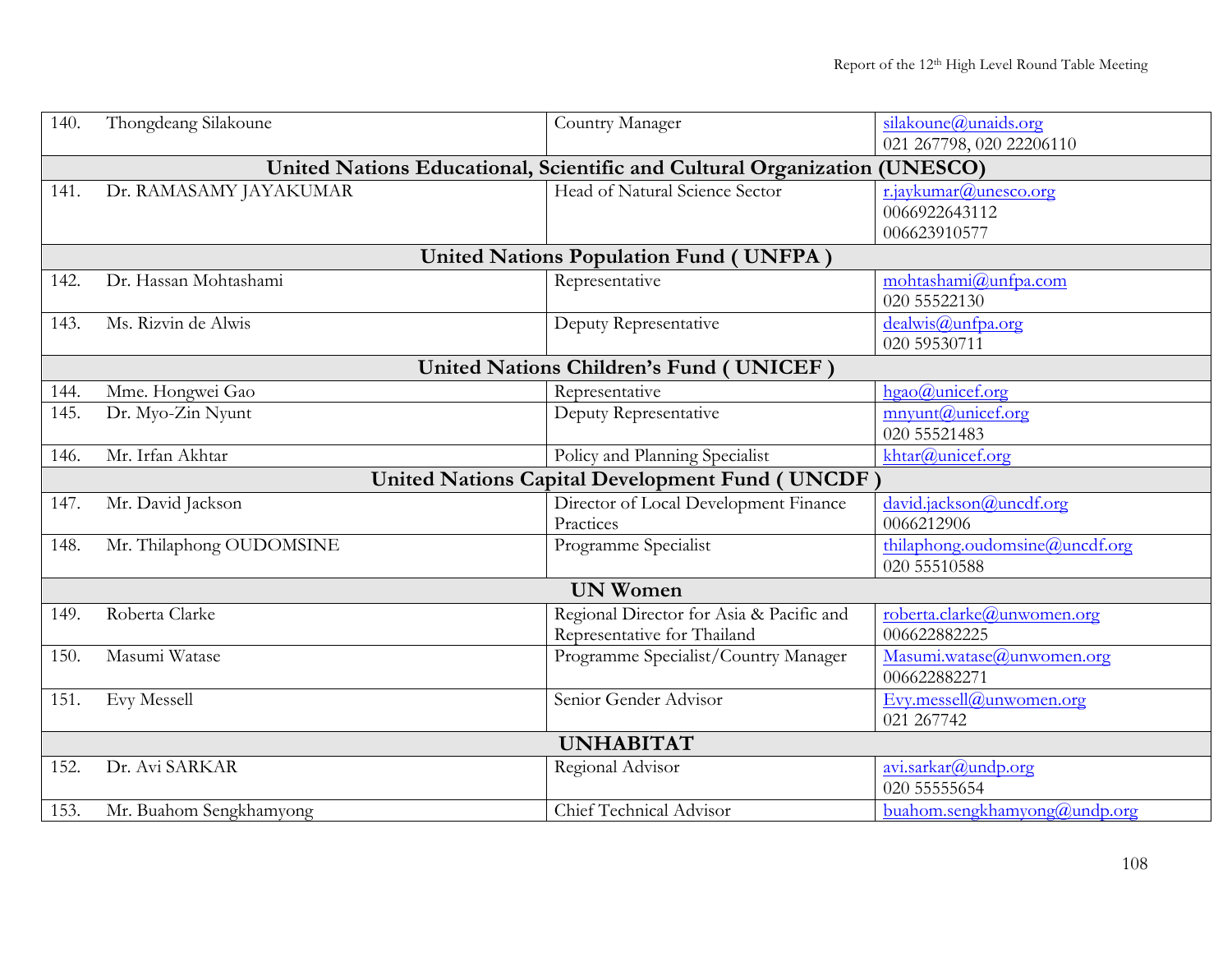|      |                            |                                                            | 020 22226005                   |
|------|----------------------------|------------------------------------------------------------|--------------------------------|
|      |                            | UNITED NATIONS-OFFICE FOR PROJECT SERVICE (UNOP)           |                                |
| 154. | <b>Hubert STABERHOFER</b>  | Director                                                   | huberts@unops.org              |
|      |                            |                                                            | 008589419650                   |
| 155. | Robert Stanley Shannon     | Project Design and Management-Specialist                   | robertss@unops.org             |
|      |                            | United Nations Industrial Development Organization (UNIDO) |                                |
| 156. | Mr. Sommai FAMING          | Head of UNIDO Operations to Lao                            | s.faming@unido.org             |
|      |                            | Office                                                     | 020 99802320                   |
|      |                            | United Nations Office on Drugs and Crime (UNODC)           |                                |
| 157. | Mr. Sengdeuane Phomavongsa | Officer in Charge                                          | Sendeuane.Phomavonga@unodc.org |
|      |                            |                                                            | 020 55685148, 021 413204       |
| 158. | Mr. Oudone Sisongkham      | Senior National Communication Officer                      | Oudone.sisongkham@unodc.org    |
| 159. | Marcus Baltzer             | Legal Consultant                                           | Marcus.baltzer@unodc.org       |
|      |                            |                                                            | 020 59072580                   |
|      |                            | <b>United Nations Children's Fund (UNCF)</b>               |                                |
| 160. | Mr. David Jackson          | Director of Local Development Finance                      | david.jackson@uncdf.org        |
|      |                            | Practices                                                  | 0066212906                     |
| 161. | Mr. Thilaphong OUDOMSINE   | Programme Specialist                                       | thilaphong.oudomsine@uncdf.org |
|      |                            |                                                            | 020 55510588                   |
|      |                            | World Food Programme (WFP)                                 |                                |
| 162. | Ms. Sarah Gordon-Gibson    | Country Director and Representative                        | Sarah.gordon-gibson@wfp.org    |
|      |                            |                                                            | 021 330300                     |
|      |                            | World Health Organization (WHO)                            |                                |
| 163. | Dr. Juliet Fleischl        | Representative                                             | fleischlj@wpro.who.int         |
|      |                            |                                                            | 021 353902                     |
| 164. | Dr. Monica Fong            | Coordinator Health System &                                | fongm@wpro.who.int             |
|      |                            | Soc.Determinants of Health                                 |                                |
|      |                            | <b>IOM</b>                                                 |                                |
| 165. | Ms. Mariko Tomiyama        | Senior Regional Policy Liaison Office,                     | mtmiyama@iom.int               |
|      |                            | IOM Regional Office, Bangkok                               | 0066922615414                  |
| 166. | Mr. Douglas Foskett        | Outgoing Head of Office, IOM Vientiane                     | dfoskett@iom.int               |
|      |                            |                                                            | 020 55525575                   |